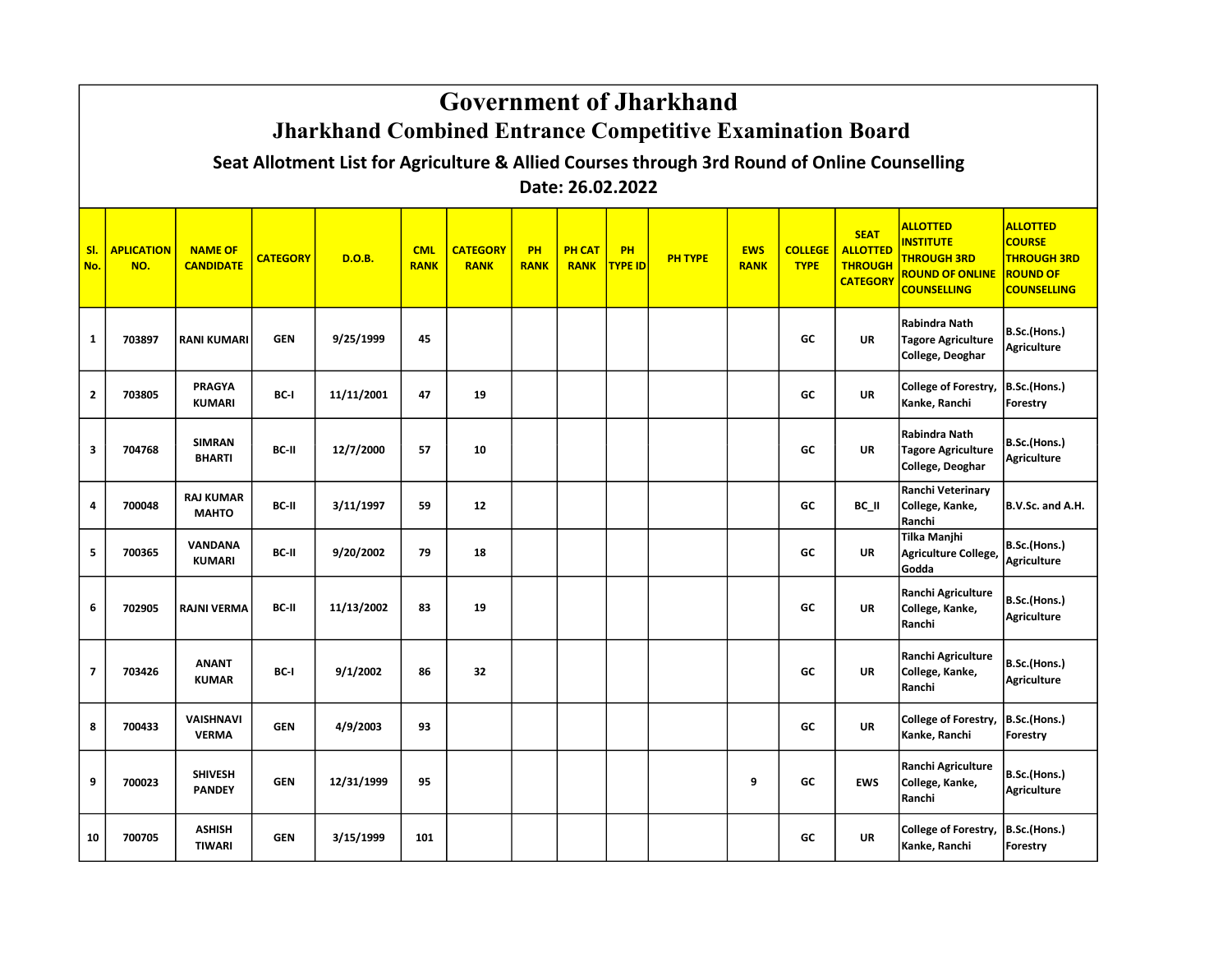| SI.<br>No. | <b>APLICATION</b><br>NO. | <b>NAME OF</b><br><b>CANDIDATE</b>      | <b>CATEGORY</b> | <b>D.O.B.</b> | <b>CML</b><br><b>RANK</b> | <b>CATEGORY</b><br><b>RANK</b> | PH<br><b>RANK</b> | <b>PH CAT</b><br><b>RANK</b> | PH<br><b>TYPE ID</b> | <b>PH TYPE</b> | <b>EWS</b><br><b>RANK</b> | <b>COLLEGE</b><br><b>TYPE</b> | <b>SEAT</b><br><b>ALLOTTED</b><br><b>THROUGH</b><br><b>CATEGORY</b> | <b>ALLOTTED</b><br><b>INSTITUTE</b><br><b>THROUGH 3RD</b><br><b>ROUND OF ONLINE</b><br><b>COUNSELLING</b> | <b>ALLOTTED</b><br><b>COURSE</b><br><b>THROUGH 3RD</b><br><b>ROUND OF</b><br><b>COUNSELLING</b> |
|------------|--------------------------|-----------------------------------------|-----------------|---------------|---------------------------|--------------------------------|-------------------|------------------------------|----------------------|----------------|---------------------------|-------------------------------|---------------------------------------------------------------------|-----------------------------------------------------------------------------------------------------------|-------------------------------------------------------------------------------------------------|
| 11         | 702664                   | <b>TABREJ</b><br><b>AHMAD</b>           | BC-I            | 10/3/1999     | 114                       | 42                             |                   |                              |                      |                |                           | GC                            | UR                                                                  | <b>Rabindra Nath</b><br><b>Tagore Agriculture</b><br>College, Deoghar                                     | B.Sc.(Hons.)<br><b>Agriculture</b>                                                              |
| 12         | 703123                   | <b>ANKIT</b>                            | <b>GEN</b>      | 5/5/2002      | 119                       |                                |                   |                              |                      |                |                           | GC                            | UR                                                                  | Rabindra Nath<br><b>Tagore Agriculture</b><br>College, Deoghar                                            | B.Sc.(Hons.)<br><b>Agriculture</b>                                                              |
| 13         | 701909                   | ZARAFSHAN<br><b>KAUSAR</b>              | BC-I            | 10/5/2003     | 127                       | 46                             |                   |                              |                      |                |                           | GC                            | UR                                                                  | College of Forestry,<br>Kanke, Ranchi                                                                     | B.Sc.(Hons.)<br>Forestry                                                                        |
| 14         | 700014                   | <b>PRATHAM</b><br><b>ARYA</b>           | <b>GEN</b>      | 7/14/2002     | 157                       |                                |                   |                              |                      |                |                           | GC                            | UR                                                                  | College of Forestry,<br>Kanke, Ranchi                                                                     | B.Sc.(Hons.)<br>Forestry                                                                        |
| 15         | 700346                   | <b>KHUSHBU</b><br><b>RANI</b>           | BC-II           | 10/5/1997     | 165                       | 35                             |                   |                              |                      |                |                           | GC                            | UR                                                                  | Tilka Manjhi<br><b>Agriculture College,</b><br>Godda                                                      | B.Sc.(Hons.)<br><b>Agriculture</b>                                                              |
| 16         | 700605                   | VISHAL SINGH                            | <b>GEN</b>      | 6/18/2001     | 173                       |                                |                   |                              |                      |                |                           | GC                            | UR                                                                  | <b>Rabindra Nath</b><br><b>Tagore Agriculture</b><br>College, Deoghar                                     | B.Sc.(Hons.)<br><b>Agriculture</b>                                                              |
| 17         | 701826                   | <b>SRISHTI SINHA</b>                    | <b>GEN</b>      | 2/2/2004      | 178                       |                                |                   |                              |                      |                |                           | GC                            | <b>UR</b>                                                           | Rabindra Nath<br><b>Tagore Agriculture</b><br>College, Deoghar                                            | B.Sc.(Hons.)<br><b>Agriculture</b>                                                              |
| 18         | 700878                   | <b>RAJESH</b><br><b>KUMAR</b>           | BC-II           | 3/5/2002      | 184                       | 36                             |                   |                              |                      |                |                           | GC                            | <b>UR</b>                                                           | Rabindra Nath<br><b>Tagore Agriculture</b><br>College, Deoghar                                            | B.Sc.(Hons.)<br><b>Agriculture</b>                                                              |
| 19         | 704757                   | <b>MADHVI</b><br><b>SINGH</b>           | <b>GEN</b>      | 9/26/1999     | 185                       |                                |                   |                              |                      |                |                           | GC                            | UR                                                                  | College of Forestry,<br>Kanke, Ranchi                                                                     | B.Sc.(Hons.)<br>Forestry                                                                        |
| 20         | 703981                   | <b>MANISHA</b><br>KUMARI                | BC-I            | 10/16/2002    | 213                       | 62                             |                   |                              |                      |                |                           | GC                            | $BC_$                                                               | Rabindra Nath<br><b>Tagore Agriculture</b><br>College, Deoghar                                            | B.Sc.(Hons.)<br>Agriculture                                                                     |
| 21         | 704819                   | POOJA<br><b>KUMARI</b><br><b>MAHATO</b> | BC-I            | 4/14/1999     | 217                       | 63                             |                   |                              |                      |                |                           | GC                            | BC I                                                                | Rabindra Nath<br><b>Tagore Agriculture</b><br>College, Deoghar                                            | B.Sc.(Hons.)<br>Agriculture                                                                     |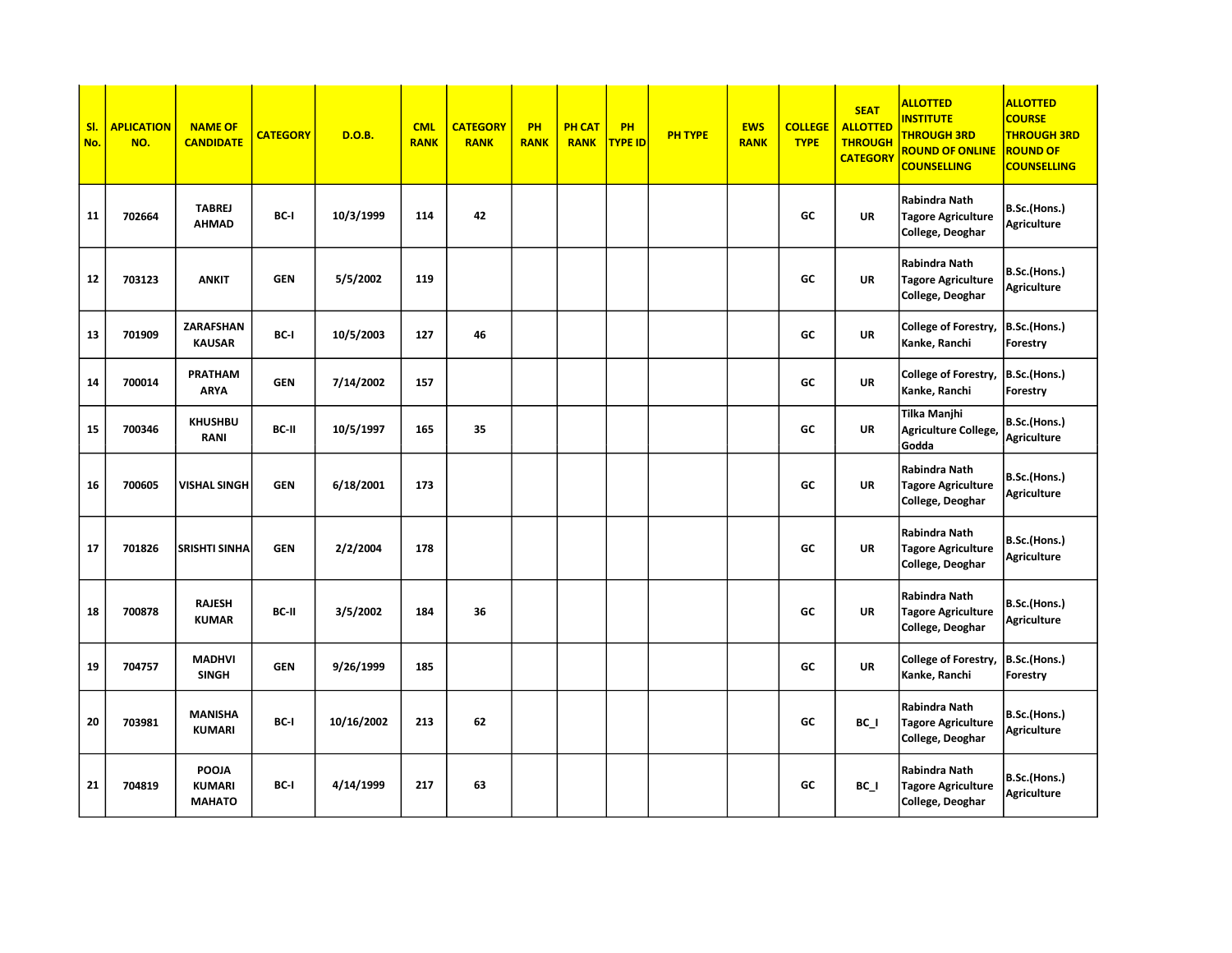| SI.<br>No. | <b>APLICATION</b><br>NO. | <b>NAME OF</b><br><b>CANDIDATE</b>             | <b>CATEGORY</b> | <b>D.O.B.</b> | <b>CML</b><br><b>RANK</b> | <b>CATEGORY</b><br><b>RANK</b> | PH<br><b>RANK</b> | <b>PH CAT</b><br><b>RANK</b> | <b>PH</b><br><b>TYPE ID</b> | <b>PH TYPE</b> | <b>EWS</b><br><b>RANK</b> | <b>COLLEGE</b><br><b>TYPE</b> | <b>SEAT</b><br><b>ALLOTTED</b><br><b>THROUGH</b><br><b>CATEGORY</b> | <b>ALLOTTED</b><br><b>INSTITUTE</b><br><b>THROUGH 3RD</b><br><b>ROUND OF ONLINE</b><br><b>COUNSELLING</b>        | <b>ALLOTTED</b><br><b>COURSE</b><br><b>THROUGH 3RD</b><br><b>ROUND OF</b><br><b>COUNSELLING</b> |
|------------|--------------------------|------------------------------------------------|-----------------|---------------|---------------------------|--------------------------------|-------------------|------------------------------|-----------------------------|----------------|---------------------------|-------------------------------|---------------------------------------------------------------------|------------------------------------------------------------------------------------------------------------------|-------------------------------------------------------------------------------------------------|
| 22         | 702250                   | <b>MAHIMA</b><br><b>BHARTI</b>                 | BC-I            | 7/16/2000     | 241                       | 71                             |                   |                              |                             |                |                           | PC                            | UR                                                                  | Ramkrishna<br><b>Mission</b><br>Vivekananda<br><b>Educational And</b><br>Research Institute,<br>Morabadi, Ranchi | B.Sc.(Hons.)<br><b>Agriculture</b>                                                              |
| 23         | 702906                   | <b>MAYANK</b><br><b>SINHA</b>                  | <b>GEN</b>      | 3/28/2002     | 260                       |                                |                   |                              |                             |                |                           | GC                            | UR                                                                  | <b>Fisheries</b><br>Technology College, B.F.Sc.<br>Gumla                                                         |                                                                                                 |
| 24         | 702387                   | <b>SUSHANT</b><br><b>KUMAR</b><br><b>SINGH</b> | <b>GEN</b>      | 8/14/2001     | 265                       |                                |                   |                              |                             |                | 28                        | PC                            | UR                                                                  | Ramkrishna<br><b>Mission</b><br>Vivekananda<br><b>Educational And</b><br>Research Institute,<br>Morabadi, Ranchi | B.Sc.(Hons.)<br><b>Agriculture</b>                                                              |
| 25         | 700803                   | <b>AMAN</b><br><b>KUMAR</b><br><b>MAHTO</b>    | BC-I            | 12/27/2002    | 279                       | 77                             |                   |                              |                             |                |                           | GC                            | <b>UR</b>                                                           | College of Forestry,<br>Kanke, Ranchi                                                                            | B.Sc.(Hons.)<br>Forestry                                                                        |
| 26         | 702206                   | <b>ARCHITA</b>                                 | <b>GEN</b>      | 4/26/2002     | 288                       |                                |                   |                              |                             |                |                           | GC                            | <b>UR</b>                                                           | Agriculture College,<br>Garhwa                                                                                   | B.Sc.(Hons.)<br><b>Agriculture</b>                                                              |
| 27         | 704435                   | <b>RANI</b><br><b>MAHATO</b>                   | BC-I            | 1/24/2004     | 291                       | 79                             |                   |                              |                             |                |                           | GC                            | UR                                                                  | Tilka Manjhi<br>Agriculture College,<br>Godda                                                                    | B.Sc.(Hons.)<br><b>Agriculture</b>                                                              |
| 28         | 703598                   | <b>KHUSHBOO</b><br><b>VERMA</b>                | BC-II           | 3/5/2002      | 300                       | 57                             |                   |                              |                             |                |                           | GC                            | BC II                                                               | Rabindra Nath<br><b>Tagore Agriculture</b><br>College, Deoghar                                                   | B.Sc.(Hons.)<br><b>Agriculture</b>                                                              |
| 29         | 702497                   | <b>JOYDEEP</b><br><b>GUPTA</b>                 | <b>GEN</b>      | 9/20/2001     | 304                       |                                |                   |                              |                             |                |                           | GC                            | UR                                                                  | Agriculture College,<br>Garhwa                                                                                   | B.Sc.(Hons.)<br>Agriculture                                                                     |
| 30         | 702642                   | <b>SHAILY TIGGA</b>                            | <b>ST</b>       | 4/26/2001     | 308                       | 16                             |                   |                              |                             |                |                           | GC                            | ST                                                                  | Ranchi Veterinary<br>College, Kanke,<br>Ranchi                                                                   | B.V.Sc. and A.H.                                                                                |
| 31         | 700677                   | PRIYANKA<br><b>PANDEY</b>                      | <b>GEN</b>      | 12/23/1999    | 319                       |                                |                   |                              |                             |                |                           | PC                            | UR                                                                  | Ramkrishna<br><b>Mission</b><br>Vivekananda<br><b>Educational And</b><br>Research Institute,<br>Morabadi, Ranchi | B.Sc.(Hons.)<br><b>Agriculture</b>                                                              |
| 32         | 704334                   | <b>SMRITI</b><br><b>KESHRI</b>                 | BC-I            | 6/5/2001      | 325                       | 87                             |                   |                              |                             |                |                           | GC                            | UR                                                                  | Agriculture College,<br>Garhwa                                                                                   | B.Sc.(Hons.)<br>Agriculture                                                                     |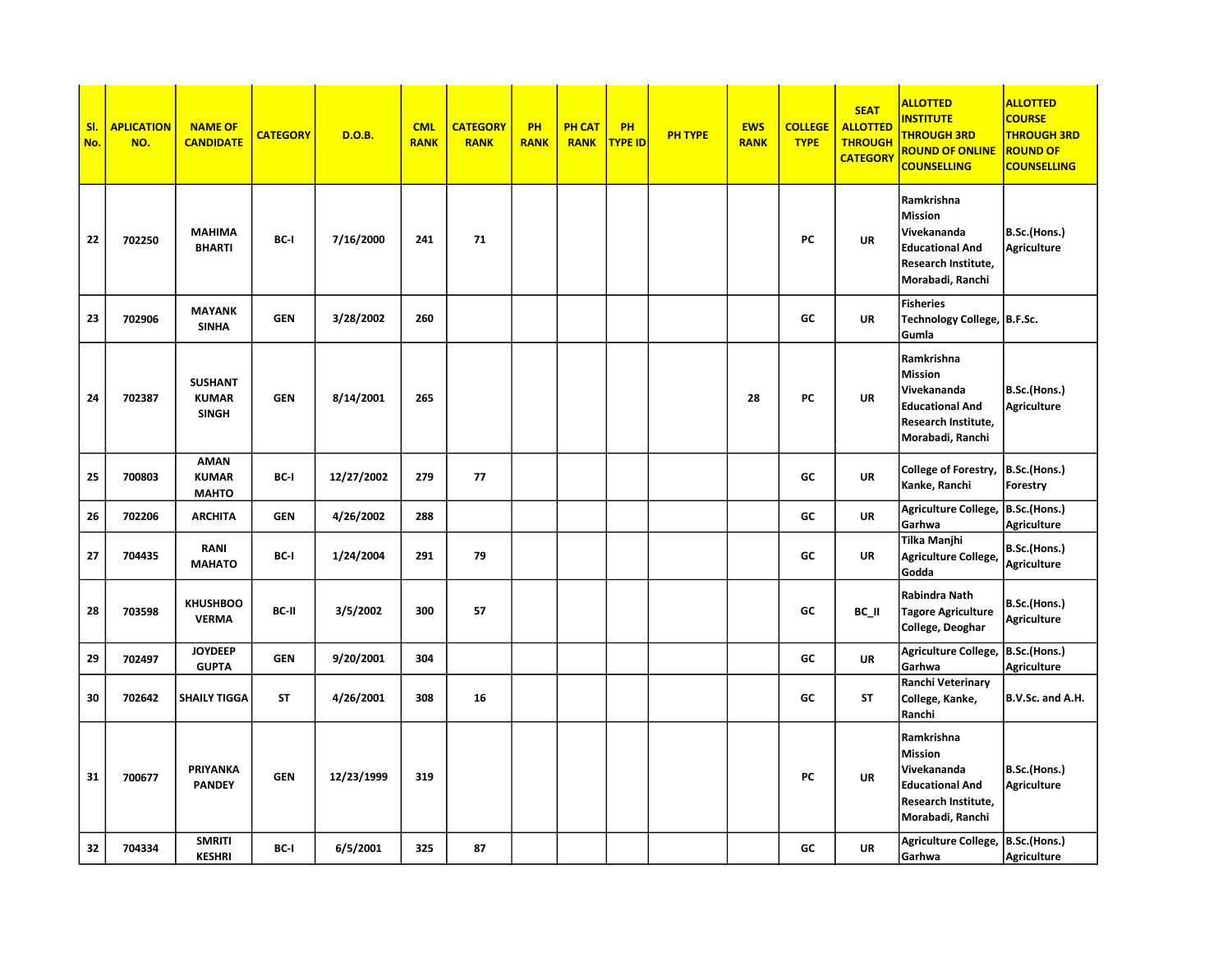| SI.<br>No. | <b>APLICATION</b><br>NO. | <b>NAME OF</b><br><b>CANDIDATE</b>                | <b>CATEGORY</b> | D.O.B.    | <b>CML</b><br><b>RANK</b> | <b>CATEGORY</b><br><b>RANK</b> | PH<br><b>RANK</b> | <b>PH CAT</b><br><b>RANK</b> | PH<br><b>TYPE ID</b> | <b>PH TYPE</b> | <b>EWS</b><br><b>RANK</b> | <b>COLLEGE</b><br><b>TYPE</b> | <b>SEAT</b><br><b>ALLOTTED</b><br><b>THROUGH</b><br><b>CATEGORY</b> | <b>ALLOTTED</b><br><b>INSTITUTE</b><br><b>THROUGH 3RD</b><br><b>ROUND OF ONLINE</b><br><b>COUNSELLING</b>        | <b>ALLOTTED</b><br><b>COURSE</b><br><b>THROUGH 3RD</b><br><b>ROUND OF</b><br><b>COUNSELLING</b> |
|------------|--------------------------|---------------------------------------------------|-----------------|-----------|---------------------------|--------------------------------|-------------------|------------------------------|----------------------|----------------|---------------------------|-------------------------------|---------------------------------------------------------------------|------------------------------------------------------------------------------------------------------------------|-------------------------------------------------------------------------------------------------|
| 33         | 703771                   | <b>TABASSUM</b>                                   | <b>GEN</b>      | 9/7/1999  | 328                       |                                |                   |                              |                      |                |                           | GC                            | <b>UR</b>                                                           | Agriculture College,<br>Garhwa                                                                                   | B.Sc.(Hons.)<br>Agriculture                                                                     |
| 34         | 704459                   | <b>KUMARI</b><br>SONAL                            | <b>GEN</b>      | 9/21/2002 | 333                       |                                |                   |                              |                      |                |                           | PC                            | UR                                                                  | Ramkrishna<br>Mission<br>Vivekananda<br><b>Educational And</b><br>Research Institute,<br>Morabadi, Ranchi        | B.Sc.(Hons.)<br><b>Agriculture</b>                                                              |
| 35         | 702377                   | <b>ADITI BHARTI</b>                               | <b>GEN</b>      | 3/25/2002 | 337                       |                                |                   |                              |                      |                |                           | GC                            | <b>UR</b>                                                           | <b>Tilka Manjhi</b><br>Agriculture College,<br>Godda                                                             | B.Sc.(Hons.)<br><b>Agriculture</b>                                                              |
| 36         | 704565                   | <b>SHAMBHAVI</b><br><b>VERMA</b>                  | <b>GEN</b>      | 4/13/2001 | 340                       |                                |                   |                              |                      |                |                           | PC                            | <b>UR</b>                                                           | Ramkrishna<br><b>Mission</b><br>Vivekananda<br><b>Educational And</b><br>Research Institute,<br>Morabadi, Ranchi | B.Sc.(Hons.)<br>Agriculture                                                                     |
| 37         | 703281                   | <b>KAUSHAL</b><br><b>KUMAR</b>                    | <b>GEN</b>      | 7/2/2000  | 343                       |                                |                   |                              |                      |                |                           | GC                            | <b>UR</b>                                                           | Tilka Manjhi<br>Agriculture College,<br>Godda                                                                    | B.Sc.(Hons.)<br>Agriculture                                                                     |
| 38         | 701642                   | <b>HARIOM</b><br><b>KUMAR</b>                     | BC-II           | 11/5/2000 | 346                       | 66                             |                   |                              |                      |                |                           | PC                            | UR                                                                  | Ramkrishna<br><b>Mission</b><br>Vivekananda<br><b>Educational And</b><br>Research Institute,<br>Morabadi, Ranchi | B.Sc.(Hons.)<br>Agriculture                                                                     |
| 39         | 704220                   | <b>ARPIT</b><br><b>PRASAD</b>                     | <b>SC</b>       | 6/5/2000  | 350                       | 17                             |                   |                              |                      |                |                           | GC                            | <b>SC</b>                                                           | Ranchi Agriculture<br>College, Kanke,<br>Ranchi                                                                  | B.Sc.(Hons.)<br>Agriculture                                                                     |
| 40         | 704352                   | <b>RUDRA</b><br><b>NARAYAN</b><br><b>BANERJEE</b> | <b>GEN</b>      | 4/5/2002  | 352                       |                                |                   |                              |                      |                |                           | GC                            | <b>UR</b>                                                           | Tilka Manjhi<br>Agriculture College,<br>Godda                                                                    | B.Sc.(Hons.)<br>Agriculture                                                                     |
| 41         | 701945                   | <b>DEEP SHIKHA</b>                                | <b>SC</b>       | 3/28/2001 | 362                       | 18                             |                   |                              |                      |                |                           | GC                            | <b>UR</b>                                                           | Agriculture College,<br>Garhwa                                                                                   | B.Sc.(Hons.)<br>Agriculture                                                                     |
| 42         | 703280                   | <b>MEGHA</b><br><b>KUMARI</b>                     | <b>GEN</b>      | 9/8/2001  | 369                       |                                |                   |                              |                      |                | 33                        | GC                            | <b>EWS</b>                                                          | Rabindra Nath<br><b>Tagore Agriculture</b><br>College, Deoghar                                                   | B.Sc.(Hons.)<br><b>Agriculture</b>                                                              |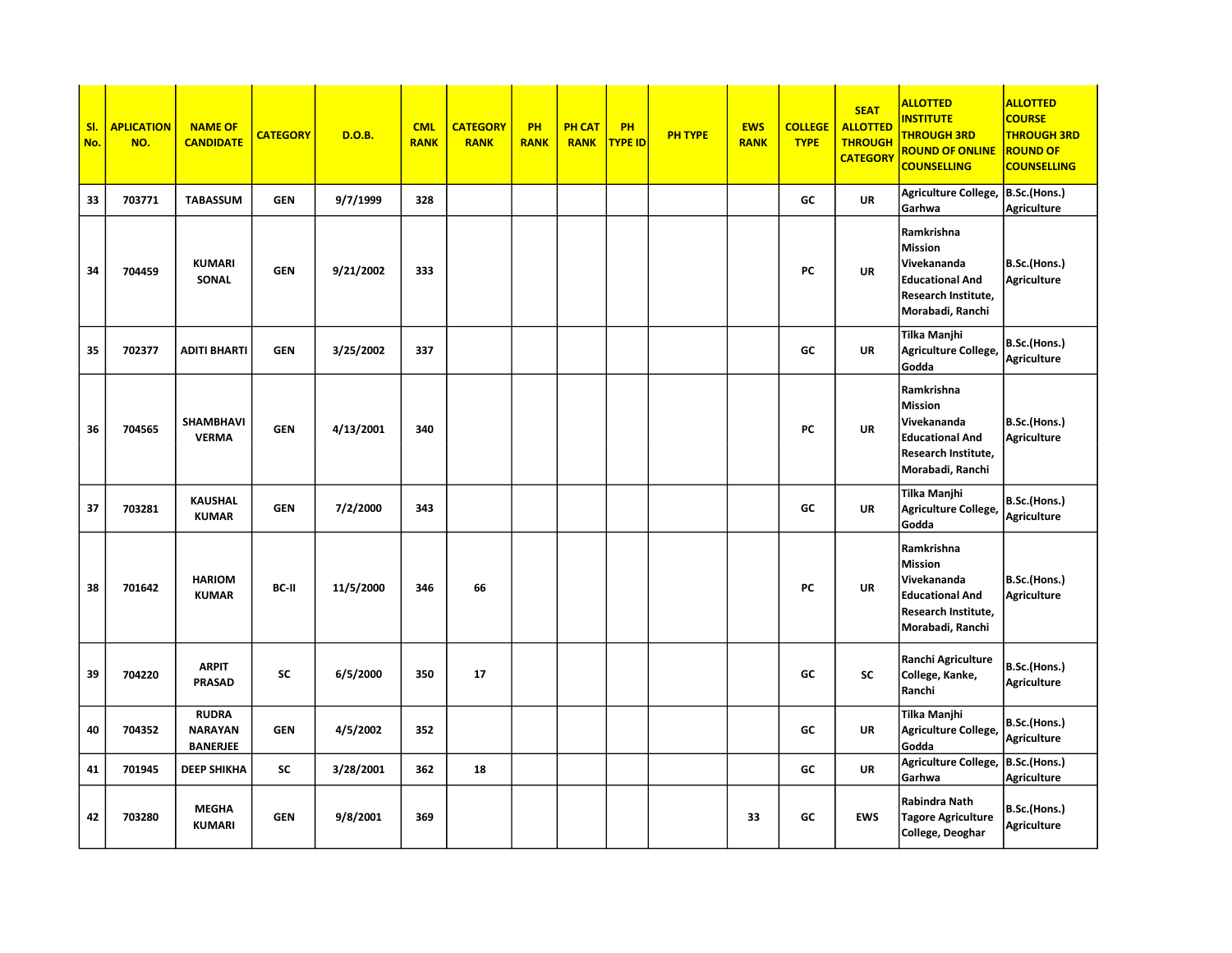| SI.<br>No. | <b>APLICATION</b><br>NO. | <b>NAME OF</b><br><b>CANDIDATE</b>             | <b>CATEGORY</b> | D.O.B.     | <b>CML</b><br><b>RANK</b> | <b>CATEGORY</b><br><b>RANK</b> | PH<br><b>RANK</b> | <b>PH CAT</b><br><b>RANK</b> | PH<br>TYPE ID | <b>PH TYPE</b> | <b>EWS</b><br><b>RANK</b> | <b>COLLEGE</b><br><b>TYPE</b> | <b>SEAT</b><br><b>ALLOTTED</b><br><b>THROUGH</b><br><b>CATEGORY</b> | <b>ALLOTTED</b><br><b>INSTITUTE</b><br><b>THROUGH 3RD</b><br><b>ROUND OF ONLINE</b><br><b>COUNSELLING</b>               | <b>ALLOTTED</b><br><b>COURSE</b><br><b>THROUGH 3RD</b><br><b>ROUND OF</b><br><b>COUNSELLING</b> |
|------------|--------------------------|------------------------------------------------|-----------------|------------|---------------------------|--------------------------------|-------------------|------------------------------|---------------|----------------|---------------------------|-------------------------------|---------------------------------------------------------------------|-------------------------------------------------------------------------------------------------------------------------|-------------------------------------------------------------------------------------------------|
| 43         | 701592                   | <b>MANISHA</b><br><b>KUMARI</b>                | BC-II           | 2/5/2002   | 372                       | 71                             |                   |                              |               |                |                           | GC                            | BC_II                                                               | Agriculture College,<br>Garhwa                                                                                          | B.Sc.(Hons.)<br><b>Agriculture</b>                                                              |
| 44         | 704455                   | <b>DEEPAK</b><br><b>PRASAD</b><br><b>PARTH</b> | BC-I            | 12/31/1997 | 373                       | 103                            |                   |                              |               |                |                           | GC                            | $BC_$                                                               | Agriculture College,  B.Sc.(Hons.)<br>Garhwa                                                                            | <b>Agriculture</b>                                                                              |
| 45         | 702864                   | <b>MUKUL PAL</b>                               | BC-I            | 11/10/2002 | 379                       | 106                            |                   |                              |               |                |                           | GC                            | $BC_$                                                               | College of Forestry,<br>Kanke, Ranchi                                                                                   | B.Sc.(Hons.)<br>Forestry                                                                        |
| 46         | 700011                   | VASUNDHARA<br>PAL                              | BC-I            | 8/24/2000  | 382                       | 107                            |                   |                              |               |                |                           | GC                            | BC I                                                                | Agriculture College,<br>Garhwa                                                                                          | B.Sc.(Hons.)<br><b>Agriculture</b>                                                              |
| 47         | 703787                   | <b>SARSWATI</b><br><b>KUMARI</b>               | BC-I            | 2/24/2001  | 386                       | 110                            |                   |                              |               |                |                           | GC                            | <b>UR</b>                                                           | Tilka Manjhi<br>Agriculture College,<br>Godda                                                                           | B.Sc.(Hons.)<br>Agriculture                                                                     |
| 48         | 704488                   | <b>AASTHA</b><br><b>SINHA</b>                  | <b>GEN</b>      | 8/27/2002  | 387                       |                                |                   |                              |               |                |                           | GC                            | <b>UR</b>                                                           | <b>Fisheries</b><br>Technology College,  B.F.Sc.<br>Gumla                                                               |                                                                                                 |
| 49         | 702555                   | PRIYANKA<br><b>KUMARI</b>                      | BC-II           | 2/27/2000  | 388                       | 75                             |                   |                              |               |                |                           | GC                            | <b>UR</b>                                                           | <b>Tilka Manjhi</b><br>Agriculture College,<br>Godda                                                                    | B.Sc.(Hons.)<br>Agriculture                                                                     |
| 50         | 702762                   | PRIYANKA<br><b>KUMARI</b>                      | BC-II           | 7/9/2002   | 399                       | 77                             |                   |                              |               |                |                           | GC                            | BC_II                                                               | Agriculture College,<br>Garhwa                                                                                          | B.Sc.(Hons.)<br><b>Agriculture</b>                                                              |
| 51         | 700847                   | <b>MANISHA</b><br><b>KUMARI</b>                | BC-I            | 8/27/2002  | 404                       | 114                            |                   |                              |               |                |                           | GC                            | $BC_$                                                               | Tilka Manjhi<br>Agriculture College,<br>Godda                                                                           | B.Sc.(Hons.)<br>Agriculture                                                                     |
| 52         | 702399                   | <b>RITU KUMARI</b>                             | BC-II           | 6/15/2003  | 406                       | 78                             |                   |                              |               |                |                           | GC                            | <b>UR</b>                                                           | <b>Fisheries</b><br>Technology College, B.F.Sc.<br>Gumla                                                                |                                                                                                 |
| 53         | 700942                   | <b>PRANAB</b><br><b>MAITY</b>                  | BC-I            | 5/21/2002  | 416                       | 115                            |                   |                              |               |                |                           | GC                            | BC I                                                                | <b>Tilka Manjhi</b><br>Agriculture College,<br>Godda                                                                    | B.Sc.(Hons.)<br>Agriculture                                                                     |
| 54         | 701057                   | <b>MOMITA</b><br><b>GHOSH</b>                  | <b>GEN</b>      | 12/26/2001 | 426                       |                                |                   |                              |               |                |                           | PC                            | <b>UR</b>                                                           | Ramkrishna<br><b>Mission</b><br>Vivekananda<br><b>Educational And</b><br><b>Research Institute,</b><br>Morabadi, Ranchi | B.Sc.(Hons.)<br><b>Agriculture</b>                                                              |
| 55         | 703313                   | <b>GOUTAM</b><br><b>GHOSH</b>                  | BC-II           | 3/4/2001   | 427                       | 80                             |                   |                              |               |                |                           | GC                            | BC_II                                                               | Tilka Manjhi<br>Agriculture College,<br>Godda                                                                           | B.Sc.(Hons.)<br>Agriculture                                                                     |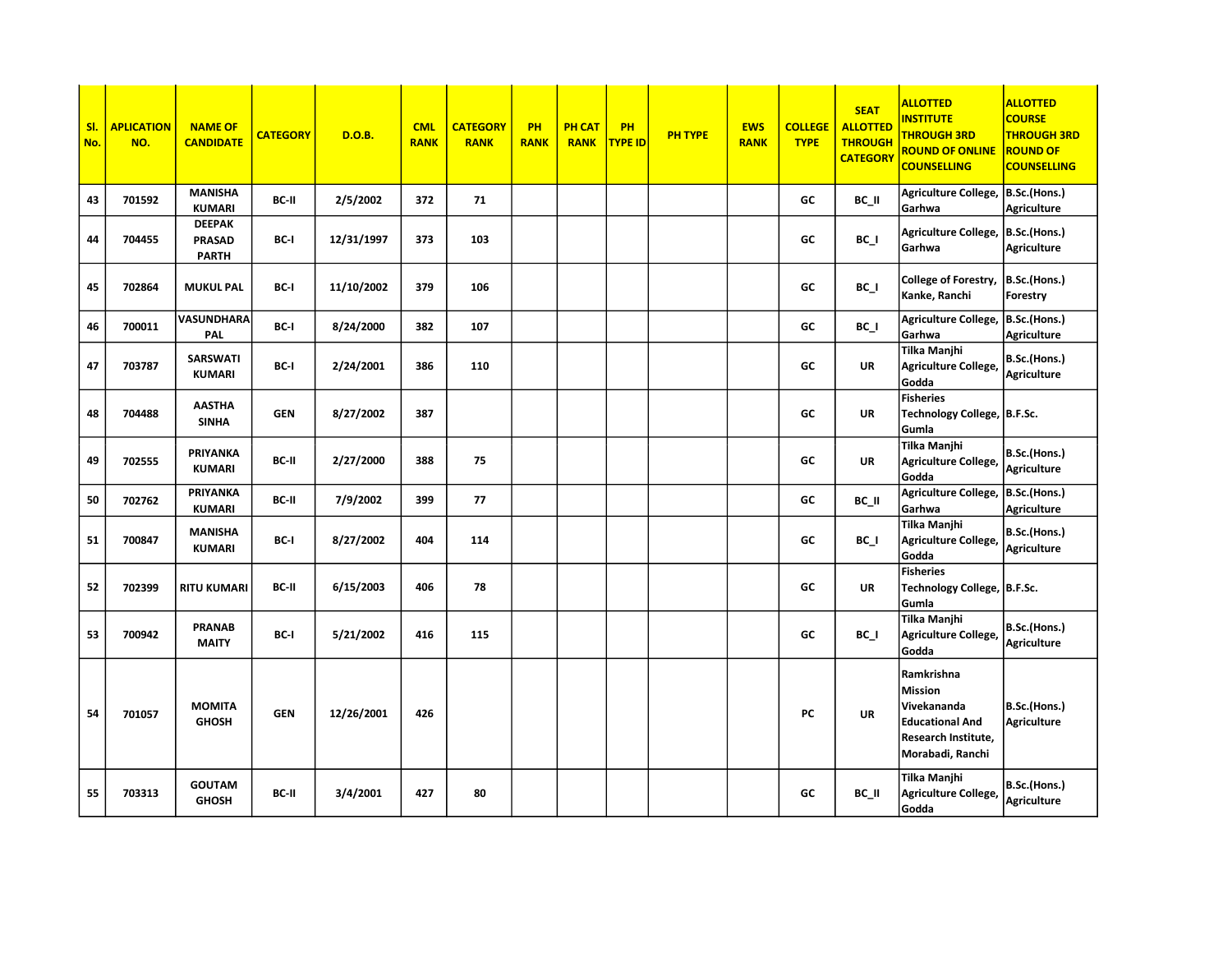| SI.<br>No. | <b>APLICATION</b><br>NO. | <b>NAME OF</b><br><b>CANDIDATE</b>            | <b>CATEGORY</b> | D.O.B.     | <b>CML</b><br><b>RANK</b> | <b>CATEGORY</b><br><b>RANK</b> | PH<br><b>RANK</b> | <b>PH CAT</b><br><b>RANK</b> | PH<br>TYPE ID | <b>PH TYPE</b> | <b>EWS</b><br><b>RANK</b> | <b>COLLEGE</b><br><b>TYPE</b> | <b>SEAT</b><br><b>ALLOTTED</b><br><b>THROUGH</b><br><b>CATEGORY</b> | <b>ALLOTTED</b><br><b>INSTITUTE</b><br><b>THROUGH 3RD</b><br><b>ROUND OF ONLINE</b><br><b>COUNSELLING</b>        | <b>ALLOTTED</b><br><b>COURSE</b><br><b>THROUGH 3RD</b><br><b>ROUND OF</b><br><b>COUNSELLING</b> |
|------------|--------------------------|-----------------------------------------------|-----------------|------------|---------------------------|--------------------------------|-------------------|------------------------------|---------------|----------------|---------------------------|-------------------------------|---------------------------------------------------------------------|------------------------------------------------------------------------------------------------------------------|-------------------------------------------------------------------------------------------------|
| 56         | 700692                   | <b>OROOBA</b><br><b>ADAN</b>                  | BC-II           | 1/25/2002  | 429                       | 82                             |                   |                              |               |                |                           | GC                            | <b>UR</b>                                                           | Horticulture<br>College, Khuntpani,<br>Chaibasa                                                                  | B.Sc.(Hons.)<br>Horticulture                                                                    |
| 57         | 703138                   | <b>SHREYA</b><br><b>SUMAN</b>                 | BC-II           | 5/6/2001   | 443                       | 85                             |                   |                              |               |                |                           | GC                            | <b>UR</b>                                                           | <b>Fisheries</b><br>Technology College, B.F.Sc.<br>Gumla                                                         |                                                                                                 |
| 58         | 700842                   | <b>HIMANSHU</b><br><b>KUMAR</b>               | BC-II           | 1/2/2001   | 456                       | 86                             |                   |                              |               |                |                           | GC                            | <b>UR</b>                                                           | Horticulture<br>College, Khuntpani,<br>Chaibasa                                                                  | B.Sc.(Hons.)<br>Horticulture                                                                    |
| 59         | 703594                   | <b>VAISHNAVI</b><br><b>PRASAD</b>             | BC-II           | 7/27/2001  | 461                       | 87                             |                   |                              |               |                |                           | GC                            | <b>UR</b>                                                           | Horticulture<br>College, Khuntpani,<br>Chaibasa                                                                  | B.Sc.(Hons.)<br>Horticulture                                                                    |
| 60         | 701276                   | <b>RISHU PRIYA</b>                            | <b>GEN</b>      | 7/24/2003  | 462                       |                                |                   |                              |               |                |                           | PC                            | <b>UR</b>                                                           | Ramkrishna<br><b>Mission</b><br>Vivekananda<br><b>Educational And</b><br>Research Institute,<br>Morabadi, Ranchi | B.Sc.(Hons.)<br>Agriculture                                                                     |
| 61         | 702846                   | <b>BANTI</b><br><b>KUMAR</b><br><b>THAKUR</b> | BC-I            | 11/25/2002 | 467                       | 132                            |                   |                              |               |                |                           | GC                            | <b>UR</b>                                                           | <b>Fisheries</b><br>Technology College, B.F.Sc.<br>Gumla                                                         |                                                                                                 |
| 62         | 701739                   | <b>SURBHI RANI</b>                            | BC-II           | 8/15/1999  | 472                       | 90                             |                   |                              |               |                |                           | PC                            | <b>UR</b>                                                           | Ramkrishna<br><b>Mission</b><br>Vivekananda<br><b>Educational And</b><br>Research Institute,<br>Morabadi, Ranchi | B.Sc.(Hons.)<br>Agriculture                                                                     |
| 63         | 702536                   | <b>DIYA DEWAN</b>                             | <b>GEN</b>      | 1/8/2001   | 484                       |                                |                   |                              |               |                |                           | PC                            | <b>UR</b>                                                           | Ramkrishna<br><b>Mission</b><br>Vivekananda<br><b>Educational And</b><br>Research Institute,<br>Morabadi, Ranchi | B.Sc.(Hons.)<br>Agriculture                                                                     |
| 64         | 700776                   | <b>AVINASH</b><br><b>RANJAN</b>               | <b>SC</b>       | 5/25/2002  | 489                       | 30                             |                   |                              |               |                |                           | GC                            | SC                                                                  | Agriculture College, B.Sc.(Hons.)<br>Garhwa                                                                      | <b>Agriculture</b>                                                                              |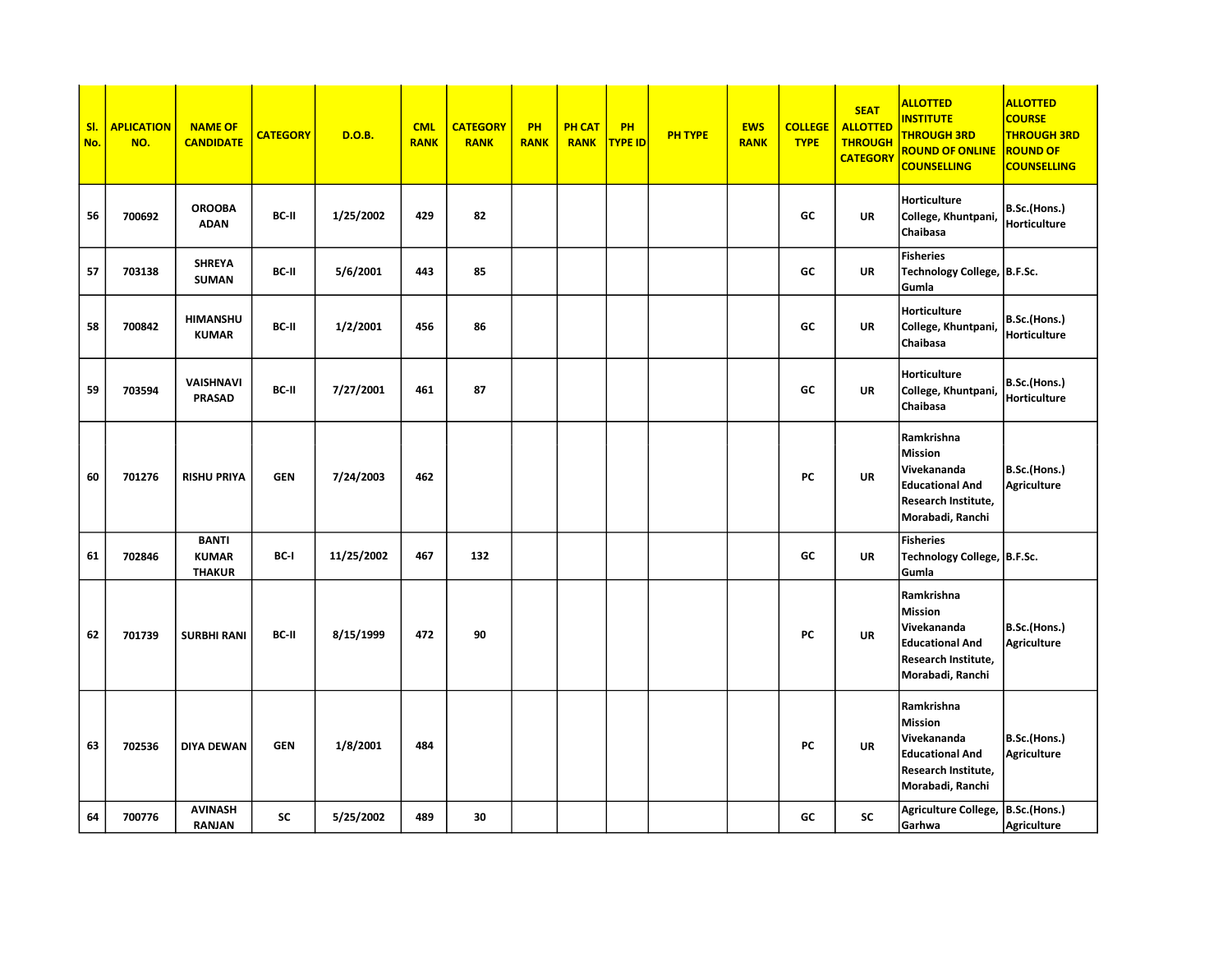| SI.<br>No. | <b>APLICATION</b><br>NO. | <b>NAME OF</b><br><b>CANDIDATE</b>               | <b>CATEGORY</b> | <b>D.O.B.</b> | <b>CML</b><br><b>RANK</b> | <b>CATEGORY</b><br><b>RANK</b> | PH<br><b>RANK</b> | <b>PH CAT</b><br><b>RANK</b> | PH<br><b>TYPE ID</b> | <b>PH TYPE</b> | <b>EWS</b><br><b>RANK</b> | <b>COLLEGE</b><br><b>TYPE</b> | <b>SEAT</b><br><b>ALLOTTED</b><br><b>THROUGH</b><br><b>CATEGORY</b> | <b>ALLOTTED</b><br><b>INSTITUTE</b><br><b>THROUGH 3RD</b><br><b>ROUND OF ONLINE</b><br><b>COUNSELLING</b>        | <b>ALLOTTED</b><br><b>COURSE</b><br><b>THROUGH 3RD</b><br><b>ROUND OF</b><br><b>COUNSELLING</b> |
|------------|--------------------------|--------------------------------------------------|-----------------|---------------|---------------------------|--------------------------------|-------------------|------------------------------|----------------------|----------------|---------------------------|-------------------------------|---------------------------------------------------------------------|------------------------------------------------------------------------------------------------------------------|-------------------------------------------------------------------------------------------------|
| 65         | 702686                   | <b>MD SHAHJAD</b><br><b>ALAM</b>                 | BC-I            | 9/7/2000      | 498                       | 141                            |                   |                              |                      |                |                           | PC                            | UR                                                                  | Ramkrishna<br><b>Mission</b><br>Vivekananda<br><b>Educational And</b><br>Research Institute,<br>Morabadi, Ranchi | B.Sc.(Hons.)<br><b>Agriculture</b>                                                              |
| 66         | 702133                   | <b>SHIPRA</b><br><b>SANNA</b><br><b>KISPOTTA</b> | <b>ST</b>       | 3/20/2003     | 499                       | 37                             |                   |                              |                      |                |                           | GC                            | <b>ST</b>                                                           | Ranchi Agriculture<br>College, Kanke,<br>Ranchi                                                                  | B.Sc.(Hons.)<br><b>Agriculture</b>                                                              |
| 67         | 701255                   | <b>SHUBHAM</b><br><b>KUMAR</b>                   | BC-II           | 3/11/2002     | 505                       | 94                             |                   |                              |                      |                |                           | GC                            | <b>UR</b>                                                           | <b>Fisheries</b><br>Technology College, B.F.Sc.<br>Gumla                                                         |                                                                                                 |
| 68         | 703239                   | <b>RICHI KUMARI</b>                              | BC-II           | 11/13/1998    | 507                       | 96                             |                   |                              |                      |                |                           | PC                            | UR                                                                  | Ramkrishna<br><b>Mission</b><br>Vivekananda<br><b>Educational And</b><br>Research Institute,<br>Morabadi, Ranchi | B.Sc.(Hons.)<br><b>Agriculture</b>                                                              |
| 69         | 704492                   | <b>AVINASH</b><br><b>KUMAR</b>                   | <b>SC</b>       | 12/27/2001    | 510                       | 32                             |                   |                              |                      |                |                           | GC                            | <b>SC</b>                                                           | Agriculture College,<br>Garhwa                                                                                   | B.Sc.(Hons.)<br><b>Agriculture</b>                                                              |
| 70         | 701400                   | <b>MUKESH</b><br><b>KUMAR</b>                    | BC-I            | 12/27/1999    | 511                       | 142                            |                   |                              |                      |                |                           | GC                            | UR                                                                  | <b>Horticulture</b><br>College, Khuntpani,<br>Chaibasa                                                           | B.Sc.(Hons.)<br>Horticulture                                                                    |
| 71         | 703474                   | <b>ANUSKA</b><br><b>KUMARI</b>                   | <b>GEN</b>      | 5/7/2001      | 515                       |                                |                   |                              |                      |                | 42                        | GC                            | <b>EWS</b>                                                          | Rabindra Nath<br><b>Tagore Agriculture</b><br>College, Deoghar                                                   | B.Sc.(Hons.)<br>Agriculture                                                                     |
| 72         | 702293                   | <b>TANNU PRIYA</b>                               | BC-I            | 3/9/2001      | 521                       | 147                            |                   |                              |                      |                |                           | GC                            | UR                                                                  | Horticulture<br>College, Khuntpani,<br>Chaibasa                                                                  | B.Sc.(Hons.)<br><b>Horticulture</b>                                                             |
| 73         | 704007                   | <b>DHANRAJ</b><br><b>KUMAR</b><br><b>MISHRA</b>  | <b>GEN</b>      | 8/12/2000     | 524                       |                                |                   |                              |                      |                |                           | GC                            | UR                                                                  | Horticulture<br>College, Khuntpani<br>Chaibasa                                                                   | B.Sc.(Hons.)<br>Horticulture                                                                    |
| 74         | 700315                   | <b>RUPA</b><br><b>MAHATO</b>                     | <b>GEN</b>      | 2/23/2001     | 527                       |                                |                   |                              |                      |                |                           | GC                            | UR                                                                  | Horticulture<br>College, Khuntpani<br>Chaibasa                                                                   | B.Sc.(Hons.)<br><b>Horticulture</b>                                                             |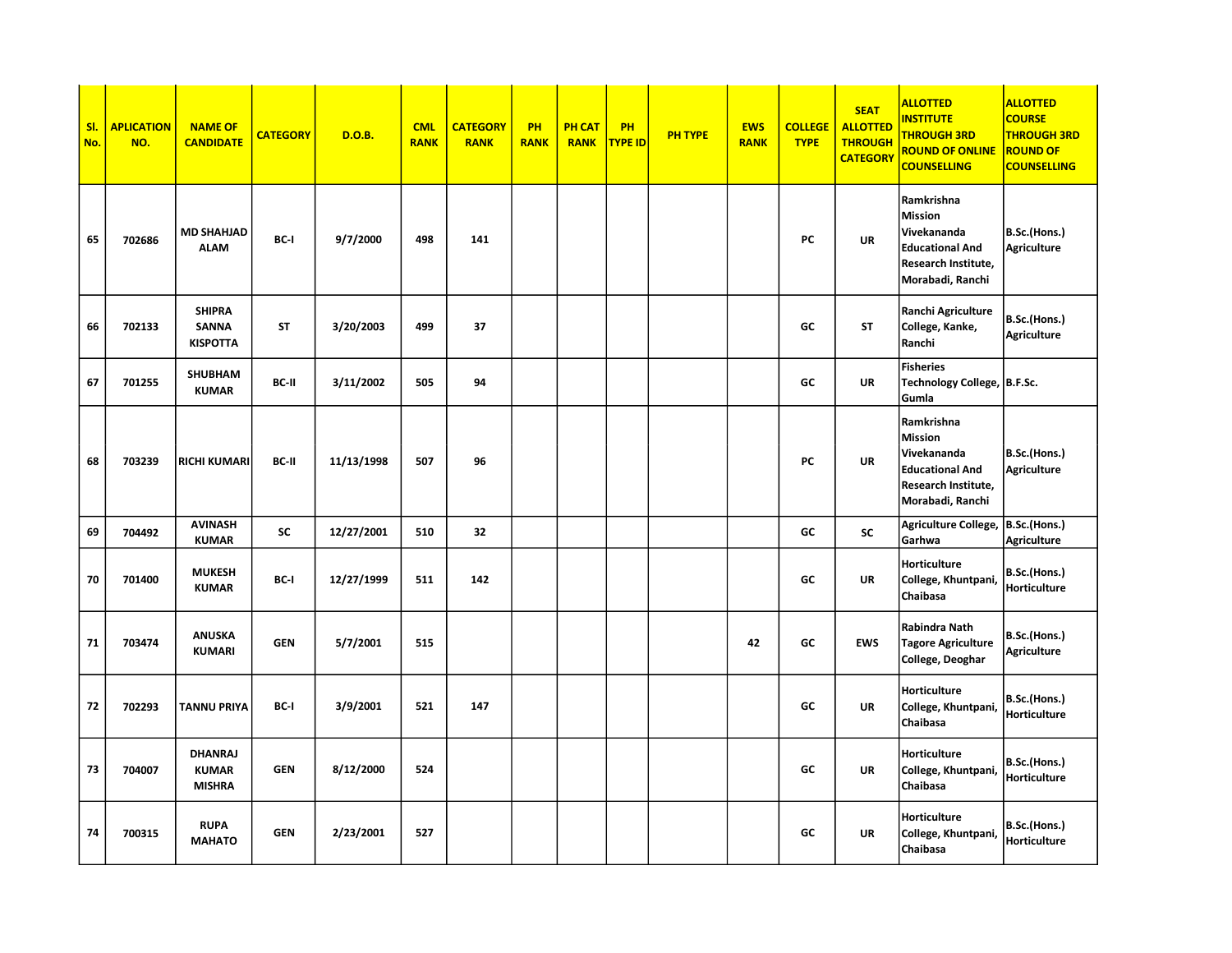| SI.<br>No. | <b>APLICATION</b><br>NO. | <b>NAME OF</b><br><b>CANDIDATE</b>            | <b>CATEGORY</b> | <b>D.O.B.</b> | <b>CML</b><br><b>RANK</b> | <b>CATEGORY</b><br><b>RANK</b> | PH<br><b>RANK</b> | <b>PH CAT</b><br><b>RANK</b> | PH<br><b>TYPE ID</b> | <b>PH TYPE</b> | <b>EWS</b><br><b>RANK</b> | <b>COLLEGE</b><br><b>TYPE</b> | <b>SEAT</b><br><b>ALLOTTED</b><br><b>THROUGH</b><br><b>CATEGORY</b> | <b>ALLOTTED</b><br><b>NSTITUTE</b><br><b>THROUGH 3RD</b><br><b>ROUND OF ONLINE</b><br><b>COUNSELLING</b>         | <b>ALLOTTED</b><br><b>COURSE</b><br><b>THROUGH 3RD</b><br><b>ROUND OF</b><br><b>COUNSELLING</b> |
|------------|--------------------------|-----------------------------------------------|-----------------|---------------|---------------------------|--------------------------------|-------------------|------------------------------|----------------------|----------------|---------------------------|-------------------------------|---------------------------------------------------------------------|------------------------------------------------------------------------------------------------------------------|-------------------------------------------------------------------------------------------------|
| 75         | 701627                   | <b>PRITY</b><br>KUMARI                        | BC-I            | 1/10/2002     | 528                       | 149                            |                   |                              |                      |                |                           | GC                            | <b>UR</b>                                                           | <b>Agriculture</b><br><b>Engineering College</b><br>Kanke, Ranchi                                                | <b>B.Tech.(Agricultur</b><br>e Engineering)                                                     |
| 76         | 700602                   | <b>PALAK SINGH</b>                            | <b>GEN</b>      | 7/13/2003     | 529                       |                                |                   |                              |                      |                |                           | GC                            | <b>UR</b>                                                           | Horticulture<br>College, Khuntpani,<br>Chaibasa                                                                  | B.Sc.(Hons.)<br>Horticulture                                                                    |
| 77         | 700155                   | <b>ANJALI</b><br><b>KUMARI</b>                | <b>GEN</b>      | 6/1/2001      | 534                       |                                |                   |                              |                      |                |                           | GC                            | UR                                                                  | <b>Fisheries</b><br>Technology College,  B.F.Sc.<br>Gumla                                                        |                                                                                                 |
| 78         | 702191                   | <b>ADNAN FARID</b>                            | BC-I            | 12/17/2002    | 535                       | 150                            |                   |                              |                      |                |                           | GC                            | <b>UR</b>                                                           | <b>Agriculture</b><br><b>Engineering College</b><br>Kanke, Ranchi                                                | <b>B.Tech.(Agricultur</b><br>e Engineering)                                                     |
| 79         | 701964                   | <b>SRISHTI</b><br><b>CHANDRA</b>              | <b>GEN</b>      | 9/24/2001     | 538                       |                                |                   |                              |                      |                |                           | GC                            | <b>UR</b>                                                           | Horticulture<br>College, Khuntpani,<br>Chaibasa                                                                  | B.Sc.(Hons.)<br>Horticulture                                                                    |
| 80         | 702702                   | <b>MD ALTAF</b>                               | BC-I            | 4/18/2001     | 539                       | 152                            |                   |                              |                      |                |                           | PC                            | <b>UR</b>                                                           | Ramkrishna<br><b>Mission</b><br>Vivekananda<br><b>Educational And</b><br>Research Institute,<br>Morabadi, Ranchi | B.Sc.(Hons.)<br><b>Agriculture</b>                                                              |
| 81         | 701376                   | <b>KHUSHBU</b><br><b>BHARTI</b>               | BC-II           | 7/15/2001     | 543                       | 99                             |                   |                              |                      |                |                           | GC                            | UR                                                                  | <b>Horticulture</b><br>College, Khuntpani,<br>Chaibasa                                                           | B.Sc.(Hons.)<br>Horticulture                                                                    |
| 82         | 700295                   | <b>ANKESH</b><br><b>KUMAR</b><br><b>ANKUR</b> | BC-I            | 9/22/2002     | 555                       | 156                            |                   |                              |                      |                |                           | PC                            | $BC_$                                                               | Ramkrishna<br><b>Mission</b><br>Vivekananda<br><b>Educational And</b><br>Research Institute,<br>Morabadi, Ranchi | B.Sc.(Hons.)<br><b>Agriculture</b>                                                              |
| 83         | 703387                   | <b>KAHKASHAN</b><br><b>SOHAIL</b>             | <b>GEN</b>      | 5/10/2002     | 556                       |                                |                   |                              |                      |                |                           | GC                            | <b>UR</b>                                                           | <b>Fisheries</b><br>Technology College,  B.F.Sc.<br>Gumla                                                        |                                                                                                 |
| 84         | 704304                   | <b>MANJEET</b><br><b>KUMAR</b>                | BC-II           | 12/5/1999     | 558                       | 103                            |                   |                              |                      |                |                           | GC                            | <b>UR</b>                                                           | <b>Fisheries</b><br>Technology College,  B.F.Sc.<br>Gumla                                                        |                                                                                                 |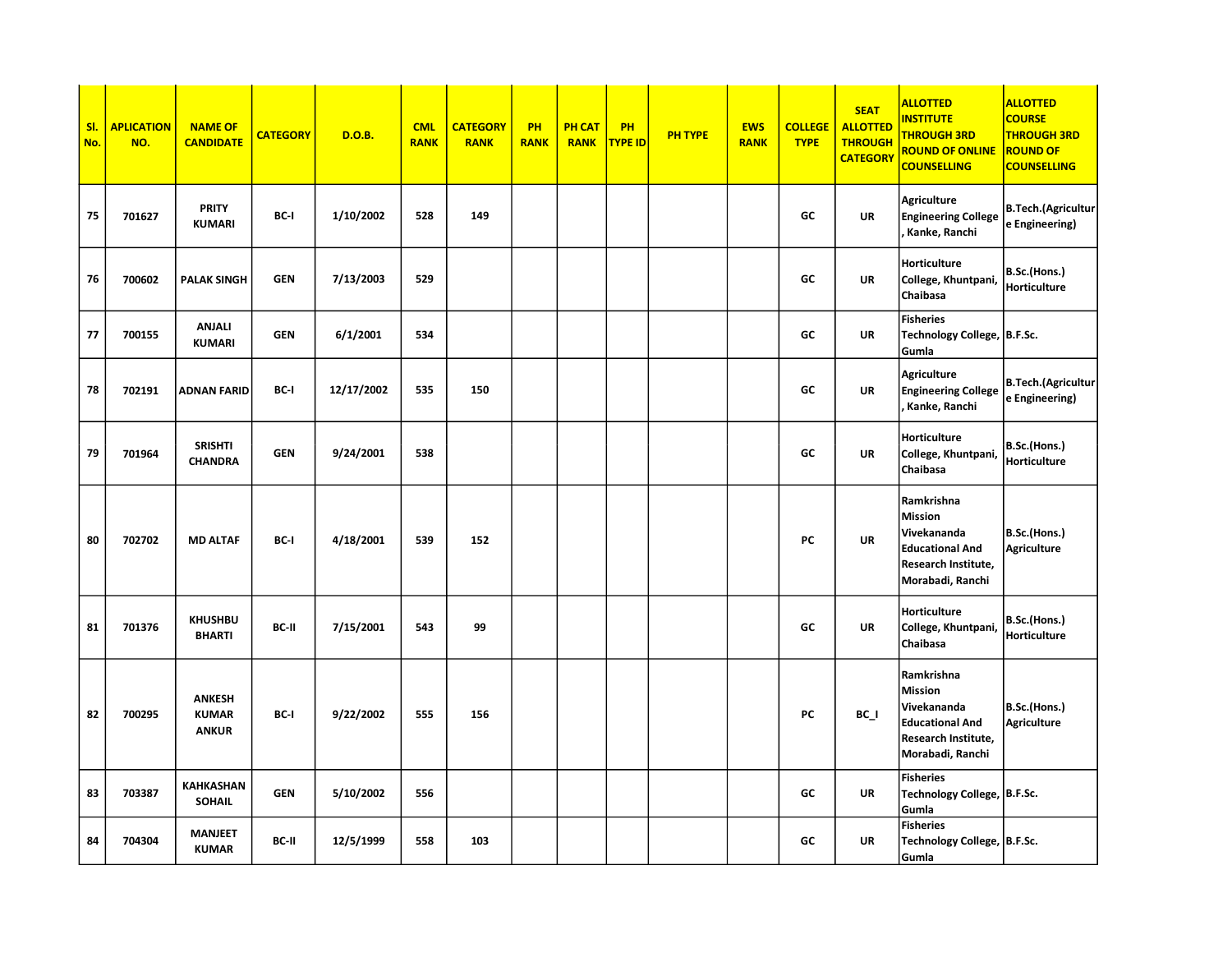| SI.<br>No. | <b>APLICATION</b><br>NO. | <b>NAME OF</b><br><b>CANDIDATE</b>            | <b>CATEGORY</b> | <b>D.O.B.</b> | <b>CML</b><br><b>RANK</b> | <b>CATEGORY</b><br><b>RANK</b> | PH<br><b>RANK</b> | <b>PH CAT</b><br><b>RANK</b> | PH<br><b>TYPE ID</b> | <b>PH TYPE</b> | <b>EWS</b><br><b>RANK</b> | <b>COLLEGE</b><br><b>TYPE</b> | <b>SEAT</b><br><b>ALLOTTED</b><br><b>THROUGH</b><br><b>CATEGORY</b> | <b>ALLOTTED</b><br><b>NSTITUTE</b><br><b>THROUGH 3RD</b><br><b>ROUND OF ONLINE</b><br><b>COUNSELLING</b>                | <b>ALLOTTED</b><br><b>COURSE</b><br><b>THROUGH 3RD</b><br><b>ROUND OF</b><br><b>COUNSELLING</b> |
|------------|--------------------------|-----------------------------------------------|-----------------|---------------|---------------------------|--------------------------------|-------------------|------------------------------|----------------------|----------------|---------------------------|-------------------------------|---------------------------------------------------------------------|-------------------------------------------------------------------------------------------------------------------------|-------------------------------------------------------------------------------------------------|
| 85         | 701842                   | <b>SAKSHI</b><br><b>KUMARI</b>                | <b>SC</b>       | 2/11/2003     | 560                       | 35                             |                   |                              |                      |                |                           | GC                            | SC                                                                  | College of Forestry,<br>Kanke, Ranchi                                                                                   | B.Sc.(Hons.)<br>Forestry                                                                        |
| 86         | 702120                   | <b>SWETLANA</b><br><b>MELGANDI</b>            | <b>ST</b>       | 9/23/2000     | 566                       | 45                             |                   |                              |                      |                |                           | GC                            | <b>ST</b>                                                           | Ranchi Agriculture<br>College, Kanke,<br>Ranchi                                                                         | B.Sc.(Hons.)<br><b>Agriculture</b>                                                              |
| 87         | 700149                   | <b>NILU KUMARI</b>                            | <b>GEN</b>      | 1/20/2002     | 567                       |                                |                   |                              |                      |                |                           | GC                            | <b>UR</b>                                                           | Horticulture<br>College, Khuntpani,<br>Chaibasa                                                                         | B.Sc.(Hons.)<br>Horticulture                                                                    |
| 88         | 703362                   | <b>ROHIT</b><br><b>BURMAN</b>                 | BC-II           | 2/21/2002     | 570                       | 106                            |                   |                              |                      |                |                           | PC                            | BC_II                                                               | Ramkrishna<br><b>Mission</b><br>Vivekananda<br><b>Educational And</b><br><b>Research Institute,</b><br>Morabadi, Ranchi | B.Sc.(Hons.)<br><b>Agriculture</b>                                                              |
| 89         | 704917                   | <b>NIDHI</b><br><b>VISHWAKAR</b><br><b>MA</b> | BC-I            | 10/20/2001    | 576                       | 161                            |                   |                              |                      |                |                           | GC                            | <b>UR</b>                                                           | <b>Horticulture</b><br>College, Khuntpani,<br>Chaibasa                                                                  | B.Sc.(Hons.)<br>Horticulture                                                                    |
| 90         | 702966                   | <b>MAMTA</b><br>KUMARI                        | BC-I            | 10/9/2000     | 577                       | 162                            |                   |                              |                      |                |                           | GC                            | <b>UR</b>                                                           | <b>Horticulture</b><br>College, Khuntpani,<br>Chaibasa                                                                  | B.Sc.(Hons.)<br>Horticulture                                                                    |
| 91         | 702904                   | <b>NITESH</b><br><b>KUMAR</b>                 | BC-II           | 2/2/2002      | 578                       | 107                            |                   |                              |                      |                |                           | GC                            | BC II                                                               | Horticulture<br>College, Khuntpani,<br>Chaibasa                                                                         | B.Sc.(Hons.)<br>Horticulture                                                                    |
| 92         | 700334                   | <b>SURAJ</b><br><b>KUMAR</b>                  | <b>GEN</b>      | 5/18/2001     | 581                       |                                |                   |                              |                      |                | 47                        | GC                            | <b>EWS</b>                                                          | Agriculture College,<br>Garhwa                                                                                          | B.Sc.(Hons.)<br><b>Agriculture</b>                                                              |
| 93         | 702376                   | <b>RINKI KUMARI</b><br>SAW                    | <b>GEN</b>      | 11/24/2002    | 583                       |                                |                   |                              |                      |                |                           | GC                            | <b>UR</b>                                                           | <b>Fisheries</b><br><b>Technology College,</b><br>Gumla                                                                 | B.F.Sc.                                                                                         |
| 94         | 702345                   | <b>KANAK</b><br><b>VISHWAKAR</b><br>MA        | BC-I            | 4/28/2002     | 588                       | 163                            |                   |                              |                      |                |                           | GC                            | BC I                                                                | <b>Horticulture</b><br>College, Khuntpani<br>Chaibasa                                                                   | B.Sc.(Hons.)<br>Horticulture                                                                    |
| 95         | 704686                   | <b>SINGI</b><br><b>SUMEDHA</b>                | ST              | 9/28/2002     | 596                       | 50                             |                   |                              |                      |                |                           | GC                            | <b>ST</b>                                                           | Rabindra Nath<br><b>Tagore Agriculture</b><br>College, Deoghar                                                          | B.Sc.(Hons.)<br><b>Agriculture</b>                                                              |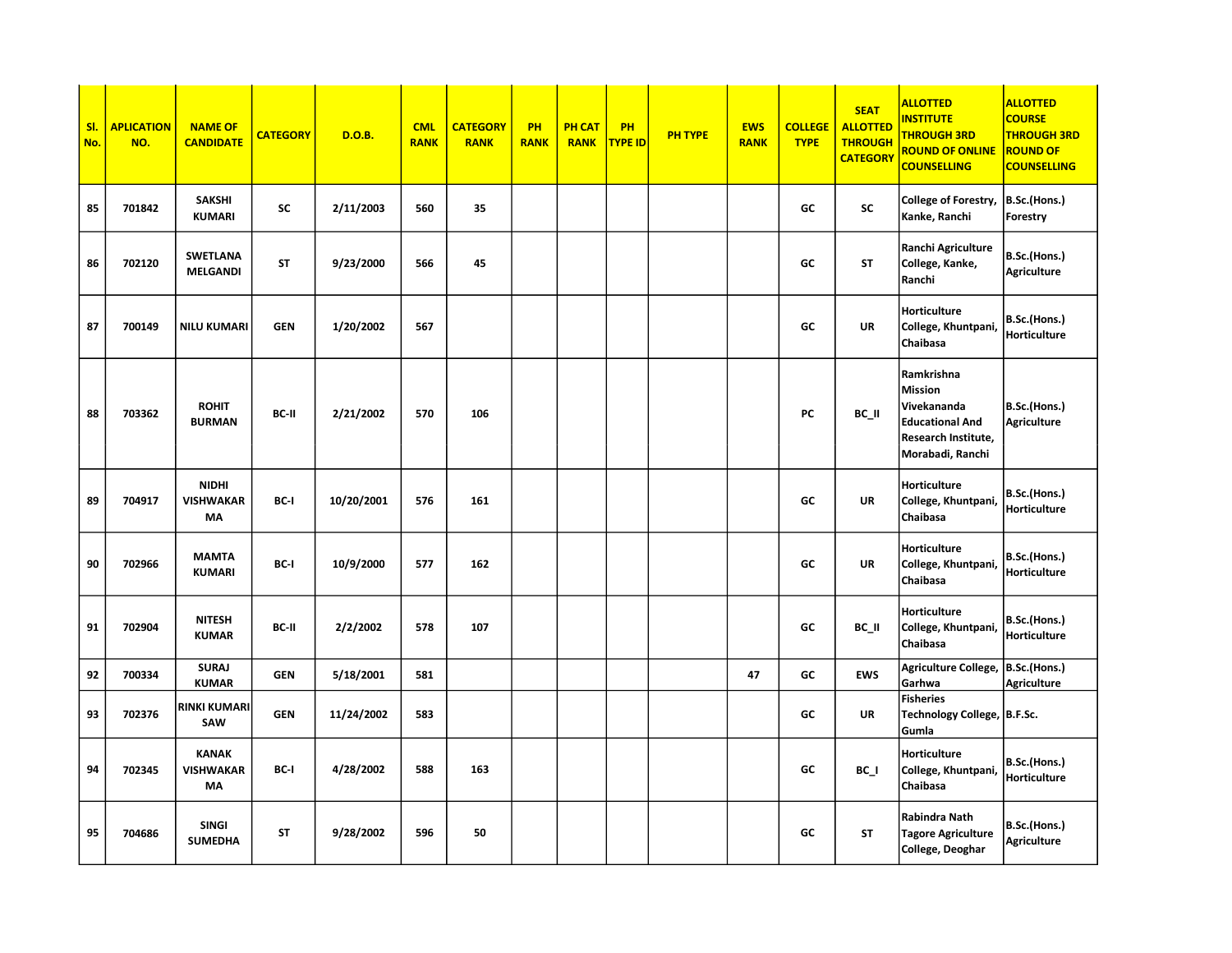| SI.<br>No. | <b>APLICATION</b><br>NO. | <b>NAME OF</b><br><b>CANDIDATE</b> | <b>CATEGORY</b> | <b>D.O.B.</b> | <b>CML</b><br><b>RANK</b> | <b>CATEGORY</b><br><b>RANK</b> | PH<br><b>RANK</b> | <b>PH CAT</b><br><b>RANK</b> | PH<br><b>TYPE ID</b> | <b>PH TYPE</b> | <b>EWS</b><br><b>RANK</b> | <b>COLLEGE</b><br><b>TYPE</b> | <b>SEAT</b><br><b>ALLOTTED</b><br><b>THROUGH</b><br><b>CATEGORY</b> | <b>ALLOTTED</b><br><b>NSTITUTE</b><br><b>THROUGH 3RD</b><br>ROUND OF ONLINE<br><b>COUNSELLING</b>         | <b>ALLOTTED</b><br><b>COURSE</b><br><b>THROUGH 3RD</b><br><b>ROUND OF</b><br><b>COUNSELLING</b> |
|------------|--------------------------|------------------------------------|-----------------|---------------|---------------------------|--------------------------------|-------------------|------------------------------|----------------------|----------------|---------------------------|-------------------------------|---------------------------------------------------------------------|-----------------------------------------------------------------------------------------------------------|-------------------------------------------------------------------------------------------------|
| 96         | 700160                   | <b>ANKITA</b><br><b>SNEHA</b>      | BC-I            | 7/15/2003     | 599                       | 167                            |                   |                              |                      |                |                           | PC                            | $BC_$                                                               | Ramkrishna<br>Mission<br>Vivekananda<br><b>Educational And</b><br>Research Institute,<br>Morabadi, Ranchi | B.Sc.(Hons.)<br><b>Agriculture</b>                                                              |
| 97         | 700329                   | <b>SNEHA</b><br><b>MAHATO</b>      | BC-I            | 3/18/2003     | 609                       | 169                            |                   |                              |                      |                |                           | GC                            | BC I                                                                | Horticulture<br>College, Khuntpani,<br>Chaibasa                                                           | B.Sc.(Hons.)<br>Horticulture                                                                    |
| 98         | 700265                   | VIVEK KUMAR                        | BC-I            | 8/26/2001     | 617                       | 172                            |                   |                              |                      |                |                           | GC                            | BC I                                                                | <b>Fisheries</b><br>Technology College,  B.F.Sc.<br>Gumla                                                 |                                                                                                 |
| 99         | 701263                   | <b>SHIKHA</b><br><b>ORAON</b>      | <b>ST</b>       | 8/25/2000     | 626                       | 58                             |                   |                              |                      |                |                           | GC                            | <b>ST</b>                                                           | College of Forestry,<br>Kanke, Ranchi                                                                     | B.Sc.(Hons.)<br>Forestry                                                                        |
| 100        | 704657                   | <b>AKANKSHA</b><br><b>KUMARI</b>   | BC-I            | 3/8/1999      | 628                       | 173                            |                   |                              |                      |                |                           | PC                            | $BC_$                                                               | Ramkrishna<br>Mission<br>Vivekananda<br><b>Educational And</b><br>Research Institute,<br>Morabadi, Ranchi | B.Sc.(Hons.)<br><b>Agriculture</b>                                                              |
| 101        | 701363                   | SHEFALI<br><b>KUMARI</b>           | <b>ST</b>       | 2/22/2002     | 633                       | 60                             |                   |                              |                      |                |                           | GC                            | <b>ST</b>                                                           | Agriculture College,<br>Garhwa                                                                            | B.Sc.(Hons.)<br><b>Agriculture</b>                                                              |
| 102        | 702067                   | <b>MARY ROSE</b><br><b>BARA</b>    | <b>ST</b>       | 10/1/2001     | 635                       | 62                             |                   |                              |                      |                |                           | GC                            | <b>ST</b>                                                           | Rabindra Nath<br><b>Tagore Agriculture</b><br>College, Deoghar                                            | B.Sc.(Hons.)<br><b>Agriculture</b>                                                              |
| 103        | 701226                   | <b>SUBHASHIT</b><br>KUMAR GOLU     | BC-II           | 12/5/1999     | 661                       | 116                            |                   |                              |                      |                |                           | GC                            | BC_II                                                               | <b>Fisheries</b><br>Technology College,   B.F.Sc.<br>Gumla                                                |                                                                                                 |
| 104        | 704865                   | <b>PRAVEEN</b><br><b>KUMAR</b>     | <b>SC</b>       | 2/5/2000      | 665                       | 44                             |                   |                              |                      |                |                           | GC                            | SC                                                                  | Tilka Manjhi<br><b>Agriculture College,</b><br>Godda                                                      | B.Sc.(Hons.)<br><b>Agriculture</b>                                                              |
| 105        | 700448                   | PRIYANKA<br><b>KUMARI</b>          | BC-II           | 1/5/2003      | 670                       | 117                            |                   |                              |                      |                |                           | GC                            | BC_II                                                               | Horticulture<br>College, Khuntpani<br>Chaibasa                                                            | B.Sc.(Hons.)<br>Horticulture                                                                    |
| 106        | 701676                   | <b>PAWAN</b><br><b>KUMAR</b>       | BC-II           | 4/4/2002      | 685                       | 120                            |                   |                              |                      |                |                           | GC                            | BC II                                                               | <b>Fisheries</b><br>Technology College,  B.F.Sc.<br>Gumla                                                 |                                                                                                 |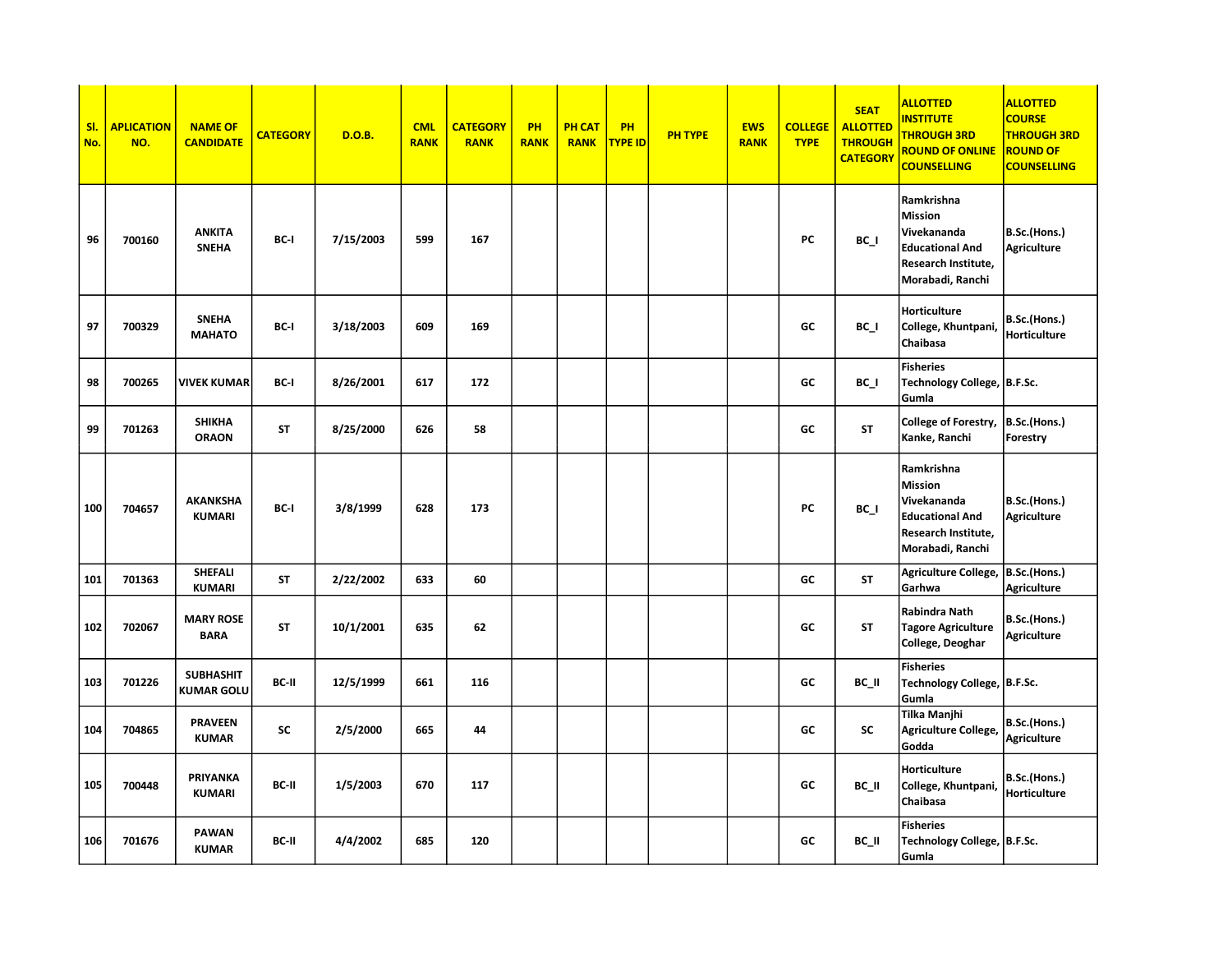| SI.<br>No. | <b>APLICATION</b><br>NO. | <b>NAME OF</b><br><b>CANDIDATE</b> | <b>CATEGORY</b> | <b>D.O.B.</b> | <b>CML</b><br><b>RANK</b> | <b>CATEGORY</b><br><b>RANK</b> | <b>PH</b><br><b>RANK</b> | <b>PH CAT</b><br><b>RANK</b> | PH<br><b>TYPE ID</b> | <b>PH TYPE</b> | <b>EWS</b><br><b>RANK</b> | <b>COLLEGE</b><br><b>TYPE</b> | <b>SEAT</b><br><b>ALLOTTED</b><br><b>THROUGH</b><br><b>CATEGORY</b> | <b>ALLOTTED</b><br><b>INSTITUTE</b><br><b>THROUGH 3RD</b><br><b>ROUND OF ONLINE</b><br><b>COUNSELLING</b>               | <b>ALLOTTED</b><br><b>COURSE</b><br><b>THROUGH 3RD</b><br><b>ROUND OF</b><br><b>COUNSELLING</b> |
|------------|--------------------------|------------------------------------|-----------------|---------------|---------------------------|--------------------------------|--------------------------|------------------------------|----------------------|----------------|---------------------------|-------------------------------|---------------------------------------------------------------------|-------------------------------------------------------------------------------------------------------------------------|-------------------------------------------------------------------------------------------------|
| 107        | 702652                   | <b>PRIYA</b><br><b>KUMARI</b>      | SC              | 7/12/2002     | 691                       | 46                             |                          |                              |                      |                |                           | GC                            | <b>SC</b>                                                           | Rabindra Nath<br><b>Tagore Agriculture</b><br>College, Deoghar                                                          | B.Sc.(Hons.)<br>Agriculture                                                                     |
| 108        | 703179                   | <b>ARPIT KUMAR</b>                 | <b>SC</b>       | 3/19/2002     | 696                       | 47                             |                          |                              |                      |                |                           | GC                            | SC                                                                  | <b>Rabindra Nath</b><br><b>Tagore Agriculture</b><br>College, Deoghar                                                   | B.Sc.(Hons.)<br><b>Agriculture</b>                                                              |
| 109        | 702420                   | <b>RAHUL</b><br><b>KUMAR</b>       | <b>SC</b>       | 1/2/2002      | 707                       | 48                             |                          |                              |                      |                |                           | PC                            | <b>SC</b>                                                           | Ramkrishna<br><b>Mission</b><br>Vivekananda<br><b>Educational And</b><br><b>Research Institute,</b><br>Morabadi, Ranchi | B.Sc.(Hons.)<br><b>Agriculture</b>                                                              |
| 110        | 700798                   | <b>MONALISHA</b><br><b>ORAON</b>   | <b>ST</b>       | 3/7/2003      | 710                       | 74                             |                          |                              |                      |                |                           | GC                            | <b>ST</b>                                                           | <b>Fisheries</b><br>Technology College, B.F.Sc.<br>Gumla                                                                |                                                                                                 |
| 111        | 702414                   | <b>OMKAR</b><br><b>CHANDRA</b>     | <b>SC</b>       | 6/25/1999     | 730                       | 50                             |                          |                              |                      |                |                           | GC                            | <b>SC</b>                                                           | <b>Horticulture</b><br>College, Khuntpani,<br>Chaibasa                                                                  | B.Sc.(Hons.)<br>Horticulture                                                                    |
| 112        | 700663                   | <b>ASHUTOSH</b><br><b>SINGH</b>    | <b>GEN</b>      | 8/25/2001     | 748                       |                                |                          |                              |                      |                | 58                        | GC                            | <b>EWS</b>                                                          | Tilka Manjhi<br>Agriculture College,<br>Godda                                                                           | B.Sc.(Hons.)<br>Agriculture                                                                     |
| 113        | 704425                   | <b>VAISHALI</b><br><b>SINGH</b>    | <b>GEN</b>      | 1/20/2001     | 763                       |                                |                          |                              |                      |                | 60                        | GC                            | <b>EWS</b>                                                          | College of Forestry,<br>Kanke, Ranchi                                                                                   | B.Sc.(Hons.)<br>Forestry                                                                        |
| 114        | 702029                   | <b>PRASSAN</b><br><b>PANDEY</b>    | <b>GEN</b>      | 1/22/2002     | 768                       |                                |                          |                              |                      |                | 61                        | GC                            | <b>EWS</b>                                                          | <b>Fisheries</b><br>Technology College, B.F.Sc.<br>Gumla                                                                |                                                                                                 |
| 115        | 704859                   | <b>RITIKA RAJ</b>                  | SC              | 5/5/2001      | 781                       | 53                             |                          |                              |                      |                |                           | GC                            | SC                                                                  | Tilka Manjhi<br>Agriculture College,<br>Godda                                                                           | B.Sc.(Hons.)<br>Agriculture                                                                     |
| 116        | 702829                   | <b>DEEPESH</b><br><b>TOPPO</b>     | <b>ST</b>       | 11/26/2002    | 783                       | 85                             |                          |                              |                      |                |                           | GC                            | <b>ST</b>                                                           | Rabindra Nath<br><b>Tagore Agriculture</b><br>College, Deoghar                                                          | B.Sc.(Hons.)<br>Agriculture                                                                     |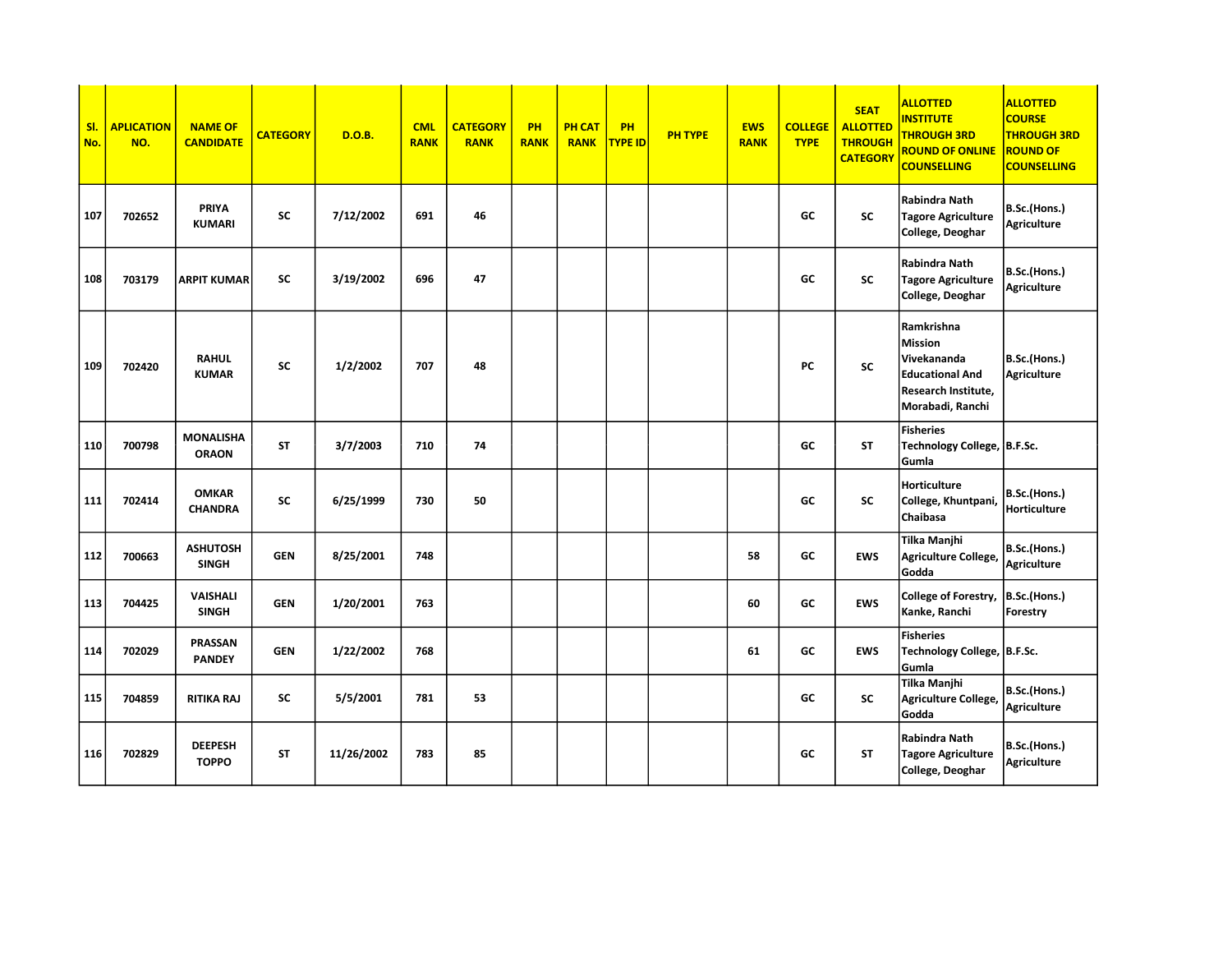| SI.<br>No. | <b>APLICATION</b><br>NO. | <b>NAME OF</b><br><b>CANDIDATE</b>             | <b>CATEGORY</b> | <b>D.O.B.</b> | <b>CML</b><br><b>RANK</b> | <b>CATEGORY</b><br><b>RANK</b> | PH<br><b>RANK</b> | <b>PH CAT</b><br><b>RANK</b> | PH<br><b>TYPE ID</b> | <b>PH TYPE</b> | <b>EWS</b><br><b>RANK</b> | <b>COLLEGE</b><br><b>TYPE</b> | <b>SEAT</b><br><b>ALLOTTED</b><br><b>THROUGH</b><br><b>CATEGORY</b> | <b>ALLOTTED</b><br><b>NSTITUTE</b><br><b>THROUGH 3RD</b><br><b>ROUND OF ONLINE</b><br><b>COUNSELLING</b>         | <b>ALLOTTED</b><br><b>COURSE</b><br><b>THROUGH 3RD</b><br><b>ROUND OF</b><br><b>COUNSELLING</b> |
|------------|--------------------------|------------------------------------------------|-----------------|---------------|---------------------------|--------------------------------|-------------------|------------------------------|----------------------|----------------|---------------------------|-------------------------------|---------------------------------------------------------------------|------------------------------------------------------------------------------------------------------------------|-------------------------------------------------------------------------------------------------|
| 117        | 700414                   | SAURAV<br><b>KUMAR</b><br><b>ORAON</b>         | <b>ST</b>       | 4/4/2003      | 796                       | 86                             |                   |                              |                      |                |                           | PC                            | <b>ST</b>                                                           | Ramkrishna<br><b>Mission</b><br>Vivekananda<br><b>Educational And</b><br>Research Institute,<br>Morabadi, Ranchi | B.Sc.(Hons.)<br><b>Agriculture</b>                                                              |
| 118        | 700830                   | PRERNA VATS                                    | <b>GEN</b>      | 3/18/2004     | 808                       |                                |                   |                              |                      |                | 63                        | GC                            | <b>EWS</b>                                                          | College of Forestry,<br>Kanke, Ranchi                                                                            | B.Sc.(Hons.)<br>Forestry                                                                        |
| 119        | 704988                   | <b>ANGEL TOPPO</b>                             | <b>ST</b>       | 11/3/2002     | 815                       | 90                             |                   |                              |                      |                |                           | GC                            | ST                                                                  | Rabindra Nath<br><b>Tagore Agriculture</b><br>College, Deoghar                                                   | B.Sc.(Hons.)<br><b>Agriculture</b>                                                              |
| 120        | 703928                   | <b>GAURAV</b><br><b>KUMAR</b>                  | BC-II           | 5/4/2000      | 822                       | 149                            |                   |                              |                      |                |                           | GC                            | <b>UR</b>                                                           | <b>Agriculture</b><br><b>Engineering College</b><br>Kanke, Ranchi                                                | <b>B.Tech.(Agricultur</b><br>e Engineering)                                                     |
| 121        | 700841                   | <b>PRIYESH</b><br>RANJAN<br><b>SINGH</b>       | BC-II           | 2/26/2004     | 836                       | 153                            |                   |                              |                      |                |                           | GC                            | UR                                                                  | <b>Agriculture</b><br><b>Engineering College</b><br>Kanke, Ranchi                                                | <b>B.Tech.(Agricultur</b><br>e Engineering)                                                     |
| 122        | 701878                   | PANKAJ<br><b>KUMAR</b><br><b>PASWAN</b>        | <b>SC</b>       | 8/6/1997      | 862                       | 55                             |                   |                              |                      |                |                           | GC                            | <b>SC</b>                                                           | <b>Fisheries</b><br>Technology College, B.F.Sc.<br>Gumla                                                         |                                                                                                 |
| 123        | 703924                   | <b>AMRENDRA</b><br><b>KUMAR</b>                | SC              | 5/6/2004      | 908                       | 59                             |                   |                              |                      |                |                           | GC                            | SC                                                                  | <b>Fisheries</b><br>Technology College,  B.F.Sc.<br>Gumla                                                        |                                                                                                 |
| 124        | 701858                   | SHAKUNTALA<br><b>TUDU</b>                      | ST              | 5/7/2001      | 914                       | 99                             |                   |                              |                      |                |                           | GC                            | <b>ST</b>                                                           | Rabindra Nath<br><b>Tagore Agriculture</b><br>College, Deoghar                                                   | B.Sc.(Hons.)<br><b>Agriculture</b>                                                              |
| 125        | 702648                   | <b>VISHAL</b><br><b>KUMAR</b><br><b>TIWARY</b> | <b>GEN</b>      | 7/10/2002     | 939                       |                                |                   |                              |                      |                |                           | GC                            | <b>UR</b>                                                           | <b>Agriculture</b><br><b>Engineering College</b><br>Kanke, Ranchi                                                | <b>B.Tech.(Agricultur</b><br>e Engineering)                                                     |
| 126        | 701399                   | PRIYANSHU<br><b>RAJ</b>                        | BC-II           | 12/25/2003    | 954                       | 180                            |                   |                              |                      |                |                           | GC                            | <b>UR</b>                                                           | <b>Agriculture</b><br><b>Engineering College</b><br>Kanke, Ranchi                                                | <b>B.Tech.(Agricultur</b><br>e Engineering)                                                     |
| 127        | 702639                   | <b>PRAISEY</b><br><b>HEMBROM</b>               | <b>ST</b>       | 3/30/2002     | 959                       | 105                            |                   |                              |                      |                |                           | GC                            | ST                                                                  | Agriculture College,<br>Garhwa                                                                                   | B.Sc.(Hons.)<br><b>Agriculture</b>                                                              |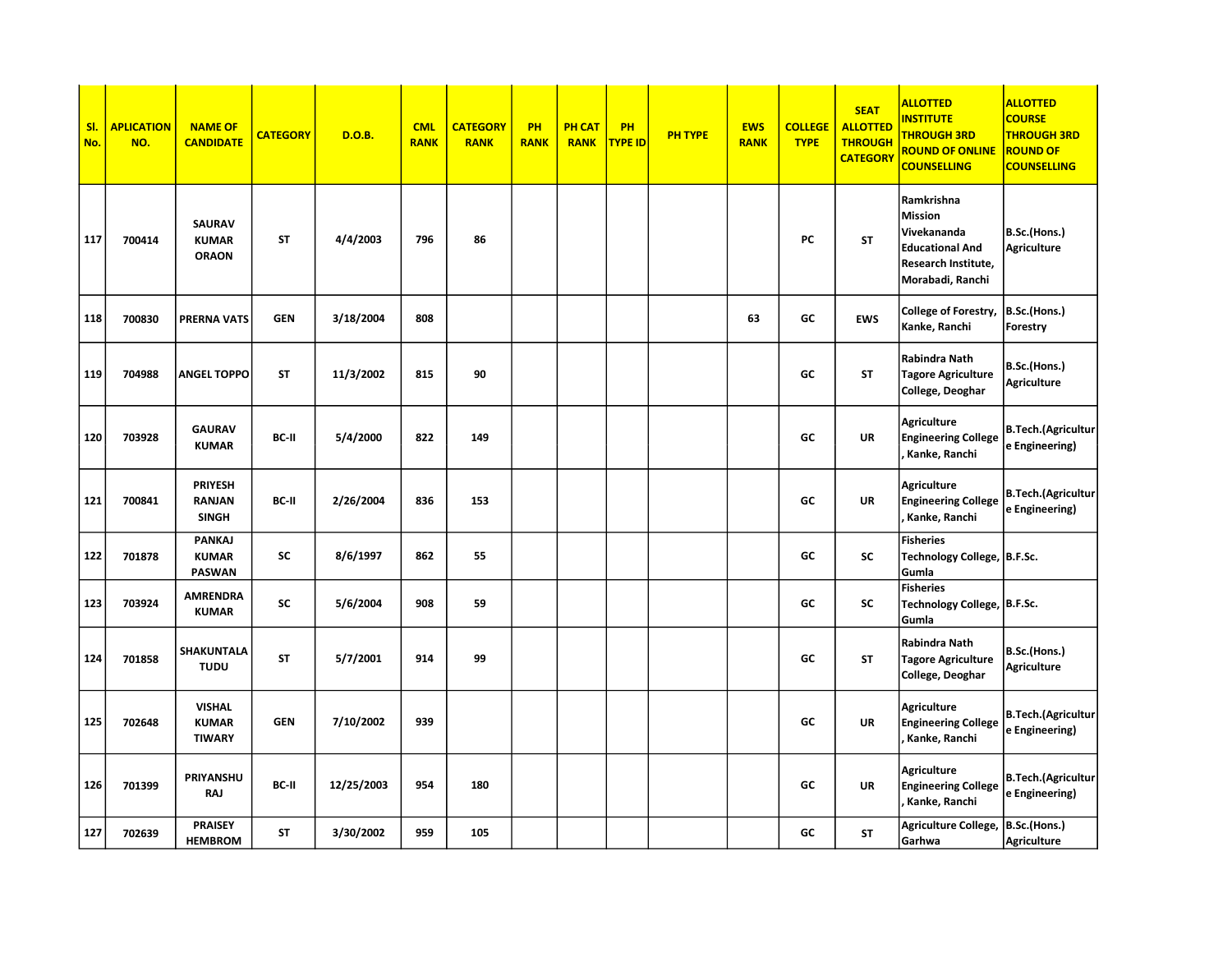| SI.<br>No. | <b>APLICATION</b><br>NO. | <b>NAME OF</b><br><b>CANDIDATE</b>             | <b>CATEGORY</b> | D.O.B.     | <b>CML</b><br><b>RANK</b> | <b>CATEGORY</b><br><b>RANK</b> | <b>PH</b><br><b>RANK</b> | <b>PH CAT</b><br><b>RANK</b> | PH<br><b>TYPE ID</b> | <b>PH TYPE</b> | <b>EWS</b><br><b>RANK</b> | <b>COLLEGE</b><br><b>TYPE</b> | <b>SEAT</b><br><b>ALLOTTED</b><br><b>THROUGH</b><br><b>CATEGORY</b> | <b>ALLOTTED</b><br><b>INSTITUTE</b><br><b>THROUGH 3RD</b><br><b>ROUND OF ONLINE</b><br><b>COUNSELLING</b> | <b>ALLOTTED</b><br><b>COURSE</b><br><b>THROUGH 3RD</b><br><b>ROUND OF</b><br><b>COUNSELLING</b> |
|------------|--------------------------|------------------------------------------------|-----------------|------------|---------------------------|--------------------------------|--------------------------|------------------------------|----------------------|----------------|---------------------------|-------------------------------|---------------------------------------------------------------------|-----------------------------------------------------------------------------------------------------------|-------------------------------------------------------------------------------------------------|
| 128        | 704310                   | <b>CHANDAN</b><br><b>BIHARI</b>                | <b>SC</b>       | 7/10/1999  | 966                       | 64                             |                          |                              |                      |                |                           | GC                            | <b>SC</b>                                                           | Rabindra Nath<br><b>Tagore Agriculture</b><br>College, Deoghar                                            | B.Sc.(Hons.)<br>Agriculture                                                                     |
| 129        | 700863                   | <b>NISHU RANI</b>                              | <b>SC</b>       | 8/26/2001  | 992                       | 65                             |                          |                              |                      |                |                           | GC                            | SC                                                                  | Rabindra Nath<br><b>Tagore Agriculture</b><br>College, Deoghar                                            | B.Sc.(Hons.)<br><b>Agriculture</b>                                                              |
| 130        | 700927                   | <b>ANJU MIRA</b><br><b>PURTI</b>               | <b>ST</b>       | 11/20/2001 | 1003                      | 114                            |                          |                              |                      |                |                           | GC                            | <b>ST</b>                                                           | Rabindra Nath<br><b>Tagore Agriculture</b><br>College, Deoghar                                            | B.Sc.(Hons.)<br><b>Agriculture</b>                                                              |
| 131        | 700862                   | NIDHANSHU<br><b>RANJAN</b>                     | <b>GEN</b>      | 11/5/2002  | 1008                      |                                |                          |                              |                      |                |                           | GC                            | <b>UR</b>                                                           | <b>Agriculture</b><br><b>Engineering College</b><br>Kanke, Ranchi                                         | <b>B.Tech.</b> (Agricultur<br>e Engineering)                                                    |
| 132        | 701371                   | <b>SNEHA PRIYA</b>                             | <b>GEN</b>      | 7/15/2003  | 1010                      |                                |                          |                              |                      |                | 72                        | PC                            | <b>EWS</b>                                                          | Ramkrishna<br>Mission<br>Vivekananda<br><b>Educational And</b><br>Research Institute,<br>Morabadi, Ranchi | B.Sc.(Hons.)<br>Agriculture                                                                     |
| 133        | 701565                   | <b>MONI SINGH</b>                              | <b>ST</b>       | 12/5/2001  | 1038                      | 120                            |                          |                              |                      |                |                           | GC                            | <b>ST</b>                                                           | Rabindra Nath<br><b>Tagore Agriculture</b><br>College, Deoghar                                            | B.Sc.(Hons.)<br><b>Agriculture</b>                                                              |
| 134        | 701408                   | <b>RAJNISH</b><br><b>KUMAR</b><br><b>VERMA</b> | <b>GEN</b>      | 7/19/2003  | 1051                      |                                |                          |                              |                      |                |                           | GC                            | <b>UR</b>                                                           | Phulo-Jhano<br><b>Murmu Dairy</b><br><b>Technology College,</b><br>Hansdiha, Dumka                        | B.Tech.(Dairy<br>Technology)                                                                    |
| 135        | 701080                   | <b>ANUPRIYA</b><br><b>KUJUR</b>                | <b>ST</b>       | 6/2/2003   | 1067                      | 123                            |                          |                              |                      |                |                           | GC                            | <b>ST</b>                                                           | <b>Agriculture</b><br><b>Engineering College</b><br>Kanke, Ranchi                                         | <b>B.Tech.</b> (Agricultur<br>e Engineering)                                                    |
| 136        | 703587                   | <b>ARCHANA</b><br><b>KUMARI</b>                | <b>SC</b>       | 3/8/2003   | 1073                      | 69                             |                          |                              |                      |                |                           | GC                            | SC                                                                  | Horticulture<br>College, Khuntpani,<br>Chaibasa                                                           | B.Sc.(Hons.)<br>Horticulture                                                                    |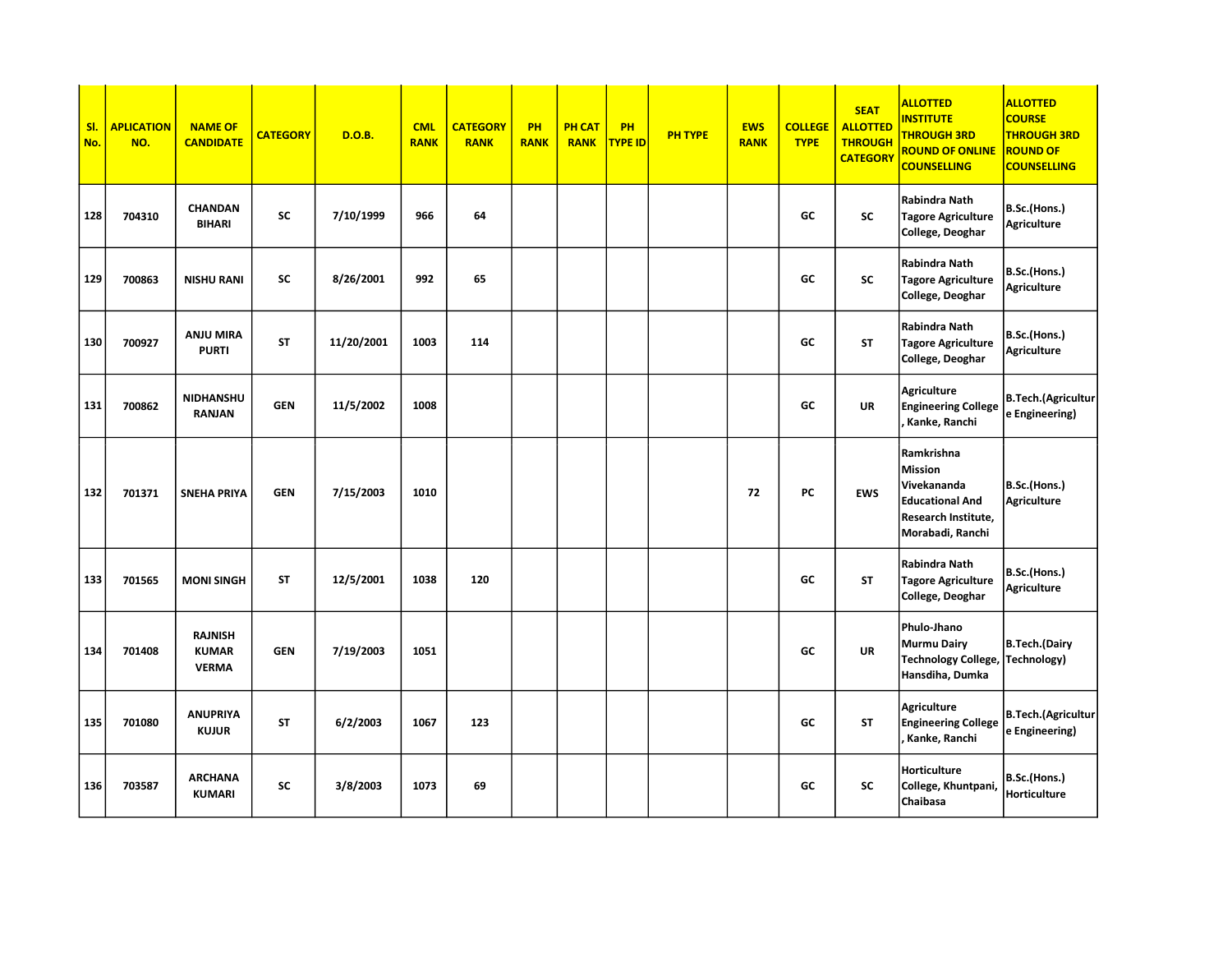| SI.<br>No. | <b>APLICATION</b><br>NO. | <b>NAME OF</b><br><b>CANDIDATE</b>   | <b>CATEGORY</b> | <b>D.O.B.</b> | <b>CML</b><br><b>RANK</b> | <b>CATEGORY</b><br><b>RANK</b> | PH<br><b>RANK</b> | <b>PH CAT</b><br><b>RANK</b> | PH<br><b>TYPE ID</b> | <b>PH TYPE</b> | <b>EWS</b><br><b>RANK</b> | <b>COLLEGE</b><br><b>TYPE</b> | <b>SEAT</b><br><b>ALLOTTED</b><br><b>THROUGH</b><br><b>CATEGORY</b> | <b>ALLOTTED</b><br><b>INSTITUTE</b><br><b>THROUGH 3RD</b><br><b>ROUND OF ONLINE</b><br><b>COUNSELLING</b> | <b>ALLOTTED</b><br><b>COURSE</b><br><b>THROUGH 3RD</b><br><b>ROUND OF</b><br><b>COUNSELLING</b> |
|------------|--------------------------|--------------------------------------|-----------------|---------------|---------------------------|--------------------------------|-------------------|------------------------------|----------------------|----------------|---------------------------|-------------------------------|---------------------------------------------------------------------|-----------------------------------------------------------------------------------------------------------|-------------------------------------------------------------------------------------------------|
| 137        | 702839                   | <b>DIPESH SAU</b>                    | BC-II           | 2/3/2002      | 1079                      | 205                            |                   |                              |                      |                |                           | GC                            | BC_II                                                               | <b>Agriculture</b><br><b>Engineering College</b><br>Kanke, Ranchi                                         | <b>B.Tech.</b> (Agricultur<br>e Engineering)                                                    |
| 138        | 700259                   | <b>AMISHA</b><br><b>PRATAP</b>       | <b>GEN</b>      | 1/25/2003     | 1082                      |                                |                   |                              |                      |                | 79                        | GC                            | <b>EWS</b>                                                          | Horticulture<br>College, Khuntpani,<br>Chaibasa                                                           | B.Sc.(Hons.)<br>Horticulture                                                                    |
| 139        | 704638                   | <b>DEEPIKA GARI</b>                  | <b>ST</b>       | 4/11/2002     | 1098                      | 127                            |                   |                              |                      |                |                           | GC                            | <b>ST</b>                                                           | College of Forestry,<br>Kanke, Ranchi                                                                     | B.Sc.(Hons.)<br>Forestry                                                                        |
| 140        | 704478                   | <b>SURENDRA</b><br><b>NATH SOREN</b> | <b>ST</b>       | 1/24/2003     | 1099                      | 128                            |                   |                              |                      |                |                           | GC                            | <b>ST</b>                                                           | Agriculture College,<br>Garhwa                                                                            | B.Sc.(Hons.)<br>Agriculture                                                                     |
| 141        | 700086                   | <b>CHARLES</b><br><b>KERKETTA</b>    | <b>ST</b>       | 10/29/2003    | 1101                      | 130                            |                   |                              |                      |                |                           | GC                            | <b>ST</b>                                                           | Tilka Manjhi<br>Agriculture College,<br>Godda                                                             | B.Sc.(Hons.)<br>Agriculture                                                                     |
| 142        | 702644                   | <b>ARPIT RAJ</b>                     | <b>GEN</b>      | 7/4/2003      | 1106                      |                                |                   |                              |                      |                | 81                        | GC                            | <b>EWS</b>                                                          | Horticulture<br>College, Khuntpani,<br>Chaibasa                                                           | B.Sc.(Hons.)<br>Horticulture                                                                    |
| 143        | 702946                   | SONALI<br><b>TOPPO</b>               | <b>ST</b>       | 10/2/2002     | 1120                      | 134                            |                   |                              |                      |                |                           | GC                            | <b>ST</b>                                                           | Horticulture<br>College, Khuntpani,<br>Chaibasa                                                           | B.Sc.(Hons.)<br>Horticulture                                                                    |
| 144        | 703553                   | <b>KIRAN TOPPO</b>                   | <b>ST</b>       | 6/24/2002     | 1153                      | 138                            |                   |                              |                      |                |                           | GC                            | <b>ST</b>                                                           | Rabindra Nath<br><b>Tagore Agriculture</b><br>College, Deoghar                                            | B.Sc.(Hons.)<br>Agriculture                                                                     |
| 145        | 701570                   | <b>HARSH</b><br><b>KUMAR</b>         | <b>GEN</b>      | 2/10/2003     | 1159                      |                                |                   |                              |                      |                | 83                        | GC                            | <b>EWS</b>                                                          | <b>Fisheries</b><br>Technology College,  B.F.Sc.<br>Gumla                                                 |                                                                                                 |
| 146        | 700034                   | <b>KUNAL KINDO</b>                   | <b>ST</b>       | 9/8/2003      | 1181                      | 146                            |                   |                              |                      |                |                           | GC                            | <b>ST</b>                                                           | Rabindra Nath<br><b>Tagore Agriculture</b><br>College, Deoghar                                            | B.Sc.(Hons.)<br><b>Agriculture</b>                                                              |
| 147        | 704211                   | <b>ESHA TOPNO</b>                    | <b>ST</b>       | 1/20/2002     | 1224                      | 158                            |                   |                              |                      |                |                           | GC                            | <b>ST</b>                                                           | Agriculture College,<br>Garhwa                                                                            | B.Sc.(Hons.)<br>Agriculture                                                                     |
| 148        | 704372                   | <b>DIVYANSHU</b><br><b>RAJ</b>       | BC-II           | 1/1/2003      | 1243                      | 235                            |                   |                              |                      |                |                           | GC                            | <b>UR</b>                                                           | Phulo-Jhano<br><b>Murmu Dairy</b><br>Technology College, Technology)<br>Hansdiha, Dumka                   | <b>B.Tech.(Dairy</b>                                                                            |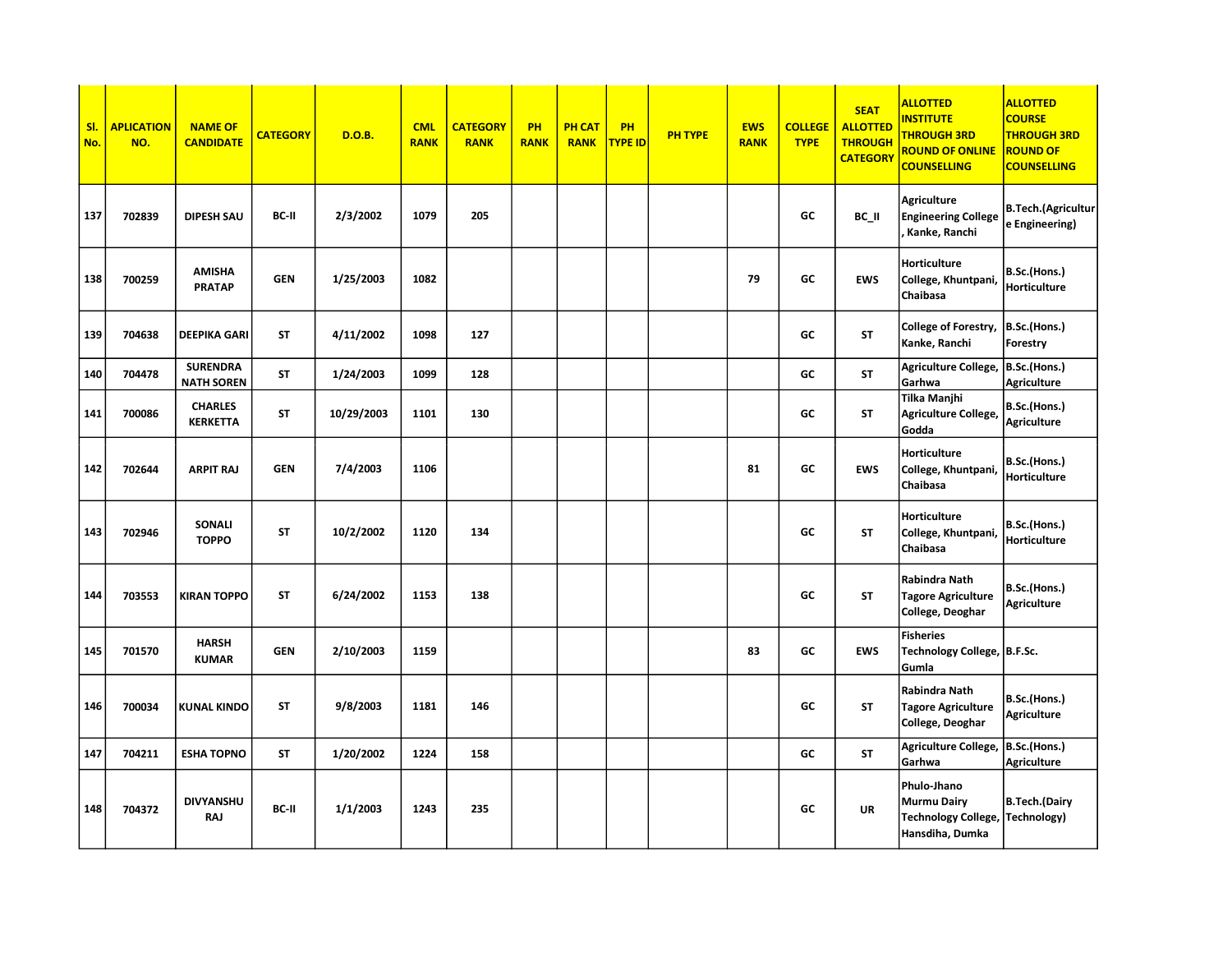| SI.<br>No. | <b>APLICATION</b><br>NO. | <b>NAME OF</b><br><b>CANDIDATE</b>             | <b>CATEGORY</b> | D.O.B.     | <b>CML</b><br><b>RANK</b> | <b>CATEGORY</b><br><b>RANK</b> | PH<br><b>RANK</b> | <b>PH CAT</b><br><b>RANK</b> | PH<br>TYPE ID | <b>PH TYPE</b> | <b>EWS</b><br><b>RANK</b> | <b>COLLEGE</b><br><b>TYPE</b> | <b>SEAT</b><br><b>ALLOTTED</b><br><b>THROUGH</b><br><b>CATEGORY</b> | <b>ALLOTTED</b><br><b>INSTITUTE</b><br><b>THROUGH 3RD</b><br><b>ROUND OF ONLINE</b><br><b>COUNSELLING</b>        | <b>ALLOTTED</b><br><b>COURSE</b><br><b>THROUGH 3RD</b><br><b>ROUND OF</b><br><b>COUNSELLING</b> |
|------------|--------------------------|------------------------------------------------|-----------------|------------|---------------------------|--------------------------------|-------------------|------------------------------|---------------|----------------|---------------------------|-------------------------------|---------------------------------------------------------------------|------------------------------------------------------------------------------------------------------------------|-------------------------------------------------------------------------------------------------|
| 149        | 704588                   | <b>MANIMAY</b><br><b>KUMAR</b><br><b>SINGH</b> | <b>ST</b>       | 8/14/2001  | 1268                      | 167                            |                   |                              |               |                |                           | GC                            | <b>ST</b>                                                           | <b>Agriculture</b><br><b>Engineering College</b><br>Kanke, Ranchi                                                | <b>B.Tech.</b> (Agricultur<br>e Engineering)                                                    |
| 150        | 704114                   | <b>KRISHNA</b><br><b>KISHOR</b>                | <b>GEN</b>      | 1/31/2001  | 1287                      |                                |                   |                              |               |                |                           | GC                            | <b>UR</b>                                                           | Phulo-Jhano<br><b>Murmu Dairy</b><br>Technology College, Technology)<br>Hansdiha, Dumka                          | B.Tech.(Dairy                                                                                   |
| 151        | 701294                   | PRERNA RAJ                                     | <b>SC</b>       | 8/28/2003  | 1295                      | 89                             |                   |                              |               |                |                           | PC                            | SC                                                                  | Ramkrishna<br><b>Mission</b><br>Vivekananda<br><b>Educational And</b><br>Research Institute,<br>Morabadi, Ranchi | B.Sc.(Hons.)<br>Agriculture                                                                     |
| 152        | 704323                   | <b>DEVASHISH</b><br><b>ORAON</b>               | <b>ST</b>       | 10/6/1999  | 1314                      | 179                            |                   |                              |               |                |                           | GC                            | <b>ST</b>                                                           | Tilka Manjhi<br>Agriculture College,<br>Godda                                                                    | B.Sc.(Hons.)<br><b>Agriculture</b>                                                              |
| 153        | 703743                   | <b>ANUPRIYA</b><br><b>AIND</b>                 | <b>ST</b>       | 4/8/2003   | 1331                      | 184                            |                   |                              |               |                |                           | GC                            | <b>ST</b>                                                           | <b>Fisheries</b><br>Technology College, B.F.Sc.<br>Gumla                                                         |                                                                                                 |
| 154        | 703405                   | <b>RICHA SINHA</b>                             | <b>GEN</b>      | 12/17/2002 | 1336                      |                                |                   |                              |               |                |                           | GC                            | <b>UR</b>                                                           | Phulo-Jhano<br>Murmu Dairy<br><b>Technology College,</b><br>Hansdiha, Dumka                                      | B.Tech.(Dairy<br>Technology)                                                                    |
| 155        | 703257                   | <b>ASTHA RYAN</b><br><b>TOPPO</b>              | <b>ST</b>       | 10/14/2002 | 1343                      | 187                            |                   |                              |               |                |                           | GC                            | <b>ST</b>                                                           | Tilka Manjhi<br>Agriculture College,<br>Godda                                                                    | B.Sc.(Hons.)<br><b>Agriculture</b>                                                              |
| 156        | 703315                   | <b>HARSH</b><br><b>KUMAR</b>                   | BC-I            | 10/11/2001 | 1349                      | 365                            |                   |                              |               |                |                           | GC                            | <b>UR</b>                                                           | Phulo-Jhano<br><b>Murmu Dairy</b><br><b>Technology College,</b><br>Hansdiha, Dumka                               | B.Tech.(Dairy<br>Technology)                                                                    |
| 157        | 701764                   | <b>ANISH</b><br><b>DEOGAM</b>                  | <b>ST</b>       | 5/11/2004  | 1364                      | 190                            |                   |                              |               |                |                           | GC                            | <b>ST</b>                                                           | Horticulture<br>College, Khuntpani,<br>Chaibasa                                                                  | B.Sc.(Hons.)<br>Horticulture                                                                    |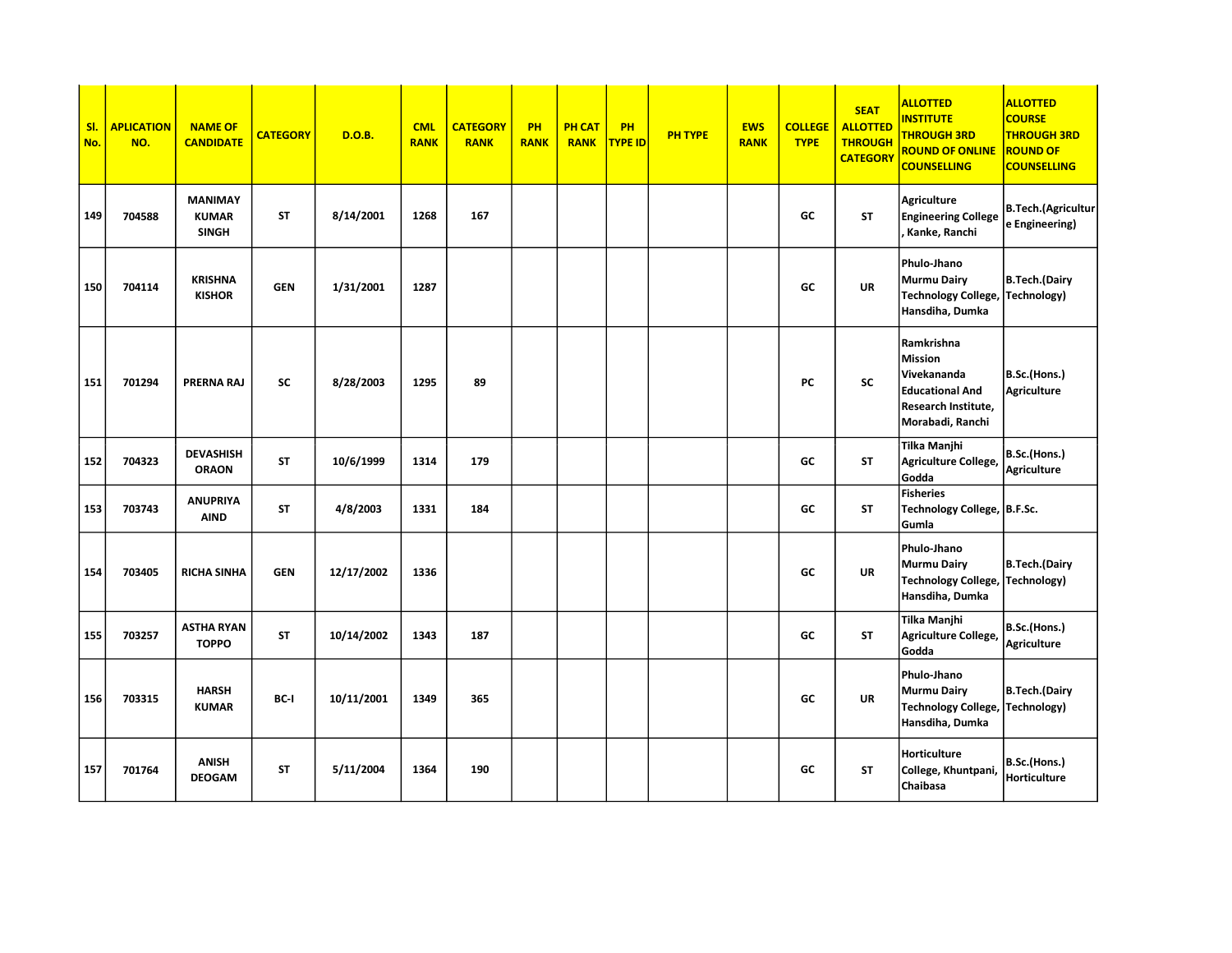| SI.<br>No. | <b>APLICATION</b><br>NO. | <b>NAME OF</b><br><b>CANDIDATE</b>                             | <b>CATEGORY</b> | <b>D.O.B.</b> | <b>CML</b><br><b>RANK</b> | <b>CATEGORY</b><br><b>RANK</b> | PH<br><b>RANK</b> | <b>PH CAT</b><br><b>RANK</b> | PH<br><b>TYPE ID</b> | <b>PH TYPE</b> | <b>EWS</b><br><b>RANK</b> | <b>COLLEGE</b><br><b>TYPE</b> | <b>SEAT</b><br><b>ALLOTTED</b><br><b>THROUGH</b><br><b>CATEGORY</b> | <b>ALLOTTED</b><br><b>INSTITUTE</b><br><b>THROUGH 3RD</b><br><b>ROUND OF ONLINE</b><br><b>COUNSELLING</b>        | <b>ALLOTTED</b><br><b>COURSE</b><br><b>THROUGH 3RD</b><br><b>ROUND OF</b><br><b>COUNSELLING</b> |
|------------|--------------------------|----------------------------------------------------------------|-----------------|---------------|---------------------------|--------------------------------|-------------------|------------------------------|----------------------|----------------|---------------------------|-------------------------------|---------------------------------------------------------------------|------------------------------------------------------------------------------------------------------------------|-------------------------------------------------------------------------------------------------|
| 158        | 702503                   | <b>NIKHAT ARA</b>                                              | BC-I            | 1/1/2003      | 1366                      | 372                            |                   |                              |                      |                |                           | GC                            | <b>UR</b>                                                           | Phulo-Jhano<br><b>Murmu Dairy</b><br><b>Technology College,</b><br>Hansdiha, Dumka                               | <b>B.Tech.(Dairy</b><br>Technology)                                                             |
| 159        | 704743                   | <b>SUDEEP</b><br><b>KUMAR</b>                                  | <b>SC</b>       | 3/20/2000     | 1401                      | 94                             |                   |                              |                      |                |                           | PC                            | <b>SC</b>                                                           | Ramkrishna<br>Mission<br>Vivekananda<br><b>Educational And</b><br>Research Institute,<br>Morabadi, Ranchi        | B.Sc.(Hons.)<br>Agriculture                                                                     |
| 160        | 703326                   | <b>KUMAR</b><br><b>RISHABH</b><br><b>KAMAL</b><br><b>KUMAR</b> | <b>SC</b>       | 2/8/2001      | 1411                      | 95                             |                   |                              |                      |                |                           | PC                            | <b>SC</b>                                                           | Ramkrishna<br><b>Mission</b><br>Vivekananda<br><b>Educational And</b><br>Research Institute,<br>Morabadi, Ranchi | B.Sc.(Hons.)<br>Agriculture                                                                     |
| 161        | 701901                   | <b>MANOSHWET</b><br>A PUNJ                                     | BC-II           | 11/29/2003    | 1433                      | 267                            |                   |                              |                      |                |                           | GC                            | BC_II                                                               | Phulo-Jhano<br><b>Murmu Dairy</b><br>Technology College,  Technology)<br>Hansdiha, Dumka                         | <b>B.Tech.</b> (Dairy                                                                           |
| 162        | 703748                   | <b>DHANIRAM</b><br><b>MAHATO</b>                               | BC-I            | 1/5/2004      | 1435                      | 397                            |                   |                              |                      |                |                           | GC                            | BC_I                                                                | Phulo-Jhano<br><b>Murmu Dairy</b><br><b>Technology College,</b><br>Hansdiha, Dumka                               | <b>B.Tech.(Dairy</b><br>Technology)                                                             |
| 163        | 700604                   | <b>RANJIT RAM</b>                                              | <b>SC</b>       | 6/15/2000     | 1436                      | 98                             |                   |                              |                      |                |                           | GC                            | <b>SC</b>                                                           | <b>Agriculture</b><br><b>Engineering College</b><br>. Kanke, Ranchi                                              | <b>B.Tech.</b> (Agricultur<br>e Engineering)                                                    |
| 164        | 700737                   | <b>SHIKHA</b><br><b>SHELLY</b><br><b>MURMU</b>                 | ST              | 10/6/2002     | 1441                      | 200                            |                   |                              |                      |                |                           | GC                            | <b>ST</b>                                                           | Tilka Manjhi<br><b>Agriculture College</b><br>Godda                                                              | B.Sc.(Hons.)<br><b>Agriculture</b>                                                              |
| 165        | 702592                   | <b>DEEPIKA</b><br><b>TIGGA</b>                                 | <b>ST</b>       | 9/3/2002      | 1474                      | 209                            |                   |                              |                      |                |                           | GC                            | <b>ST</b>                                                           | Tilka Manjhi<br>Agriculture College<br>Godda                                                                     | B.Sc.(Hons.)<br>Agriculture                                                                     |
| 166        | 703995                   | <b>ANAND</b><br><b>PANDEY</b>                                  | <b>GEN</b>      | 6/10/2003     | 1546                      |                                |                   |                              |                      |                | 102                       | GC                            | <b>EWS</b>                                                          | Horticulture<br>College, Khuntpani<br>Chaibasa                                                                   | B.Sc.(Hons.)<br>Horticulture                                                                    |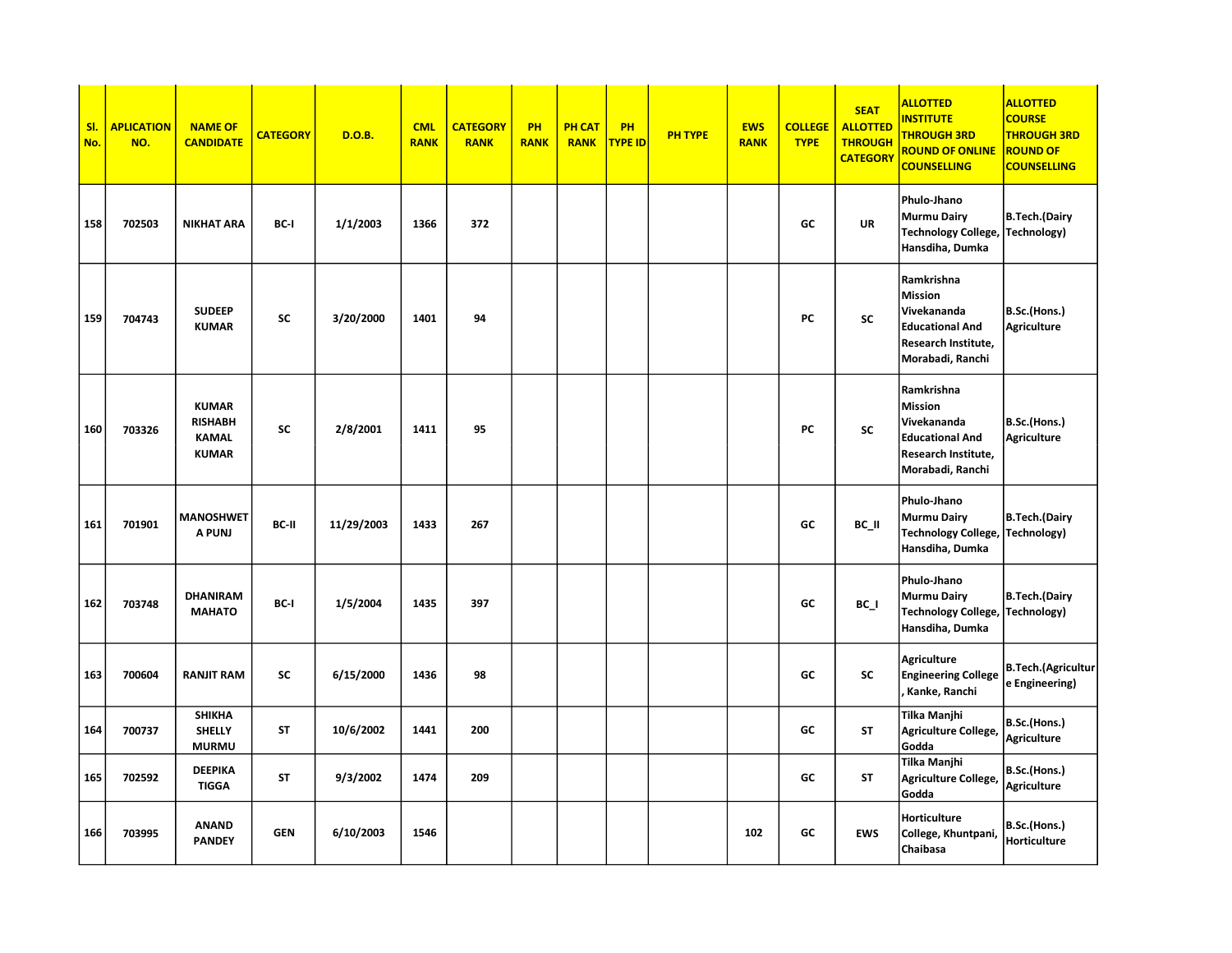| SI.<br>No. | <b>APLICATION</b><br>NO. | <b>NAME OF</b><br><b>CANDIDATE</b> | <b>CATEGORY</b> | <b>D.O.B.</b> | <b>CML</b><br><b>RANK</b> | <b>CATEGORY</b><br><b>RANK</b> | PH<br><b>RANK</b> | <b>PH CAT</b><br><b>RANK</b> | <b>PH</b><br><b>TYPE ID</b> | <b>PH TYPE</b> | <b>EWS</b><br><b>RANK</b> | <b>COLLEGE</b><br><b>TYPE</b> | <b>SEAT</b><br><b>ALLOTTED</b><br><b>THROUGH</b><br><b>CATEGORY</b> | <b>ALLOTTED</b><br><b>INSTITUTE</b><br><b>THROUGH 3RD</b><br><b>ROUND OF ONLINE</b><br><b>COUNSELLING</b>        | <b>ALLOTTED</b><br><b>COURSE</b><br><b>THROUGH 3RD</b><br><b>ROUND OF</b><br><b>COUNSELLING</b> |
|------------|--------------------------|------------------------------------|-----------------|---------------|---------------------------|--------------------------------|-------------------|------------------------------|-----------------------------|----------------|---------------------------|-------------------------------|---------------------------------------------------------------------|------------------------------------------------------------------------------------------------------------------|-------------------------------------------------------------------------------------------------|
| 167        | 700496                   | <b>VISHAKHA</b><br>SOY             | <b>ST</b>       | 8/17/2001     | 1563                      | 232                            |                   |                              |                             |                |                           | GC                            | <b>ST</b>                                                           | Horticulture<br>College, Khuntpani,<br>Chaibasa                                                                  | B.Sc.(Hons.)<br>Horticulture                                                                    |
| 168        | 704219                   | <b>ABHILASHA</b><br><b>PURTY</b>   | <b>ST</b>       | 10/14/2001    | 1568                      | 235                            |                   |                              |                             |                |                           | GC                            | <b>ST</b>                                                           | <b>Horticulture</b><br>College, Khuntpani,<br>Chaibasa                                                           | B.Sc.(Hons.)<br>Horticulture                                                                    |
| 169        | 700186                   | <b>SWETA</b><br><b>KERKETTA</b>    | <b>ST</b>       | 2/10/2000     | 1569                      | 236                            |                   |                              |                             |                |                           | GC                            | ST                                                                  | <b>Fisheries</b><br>Technology College, B.F.Sc.<br>Gumla                                                         |                                                                                                 |
| 170        | 702583                   | <b>AYUSH MINZ</b>                  | <b>ST</b>       | 2/16/2004     | 1603                      | 246                            |                   |                              |                             |                |                           | PC                            | <b>ST</b>                                                           | Ramkrishna<br><b>Mission</b><br>Vivekananda<br><b>Educational And</b><br>Research Institute,<br>Morabadi, Ranchi | B.Sc.(Hons.)<br><b>Agriculture</b>                                                              |
| 171        | 704261                   | <b>JYOTI</b><br><b>SAWAIYAN</b>    | <b>ST</b>       | 1/3/2003      | 1632                      | 253                            |                   |                              |                             |                |                           | PC                            | <b>ST</b>                                                           | Ramkrishna<br><b>Mission</b><br>Vivekananda<br><b>Educational And</b><br>Research Institute,<br>Morabadi, Ranchi | B.Sc.(Hons.)<br><b>Agriculture</b>                                                              |
| 172        | 704239                   | <b>DEEPIKA</b><br><b>BILUNG</b>    | <b>ST</b>       | 11/4/2000     | 1638                      | 255                            |                   |                              |                             |                |                           | PC                            | <b>ST</b>                                                           | Ramkrishna<br>Mission<br>Vivekananda<br><b>Educational And</b><br>Research Institute,<br>Morabadi, Ranchi        | B.Sc.(Hons.)<br><b>Agriculture</b>                                                              |
| 173        | 704240                   | <b>DEEPTI</b><br><b>MURMU</b>      | <b>ST</b>       | 6/4/2003      | 1645                      | 256                            |                   |                              |                             |                |                           | PC                            | <b>ST</b>                                                           | Ramkrishna<br>Mission<br>Vivekananda<br><b>Educational And</b><br>Research Institute,<br>Morabadi, Ranchi        | B.Sc.(Hons.)<br><b>Agriculture</b>                                                              |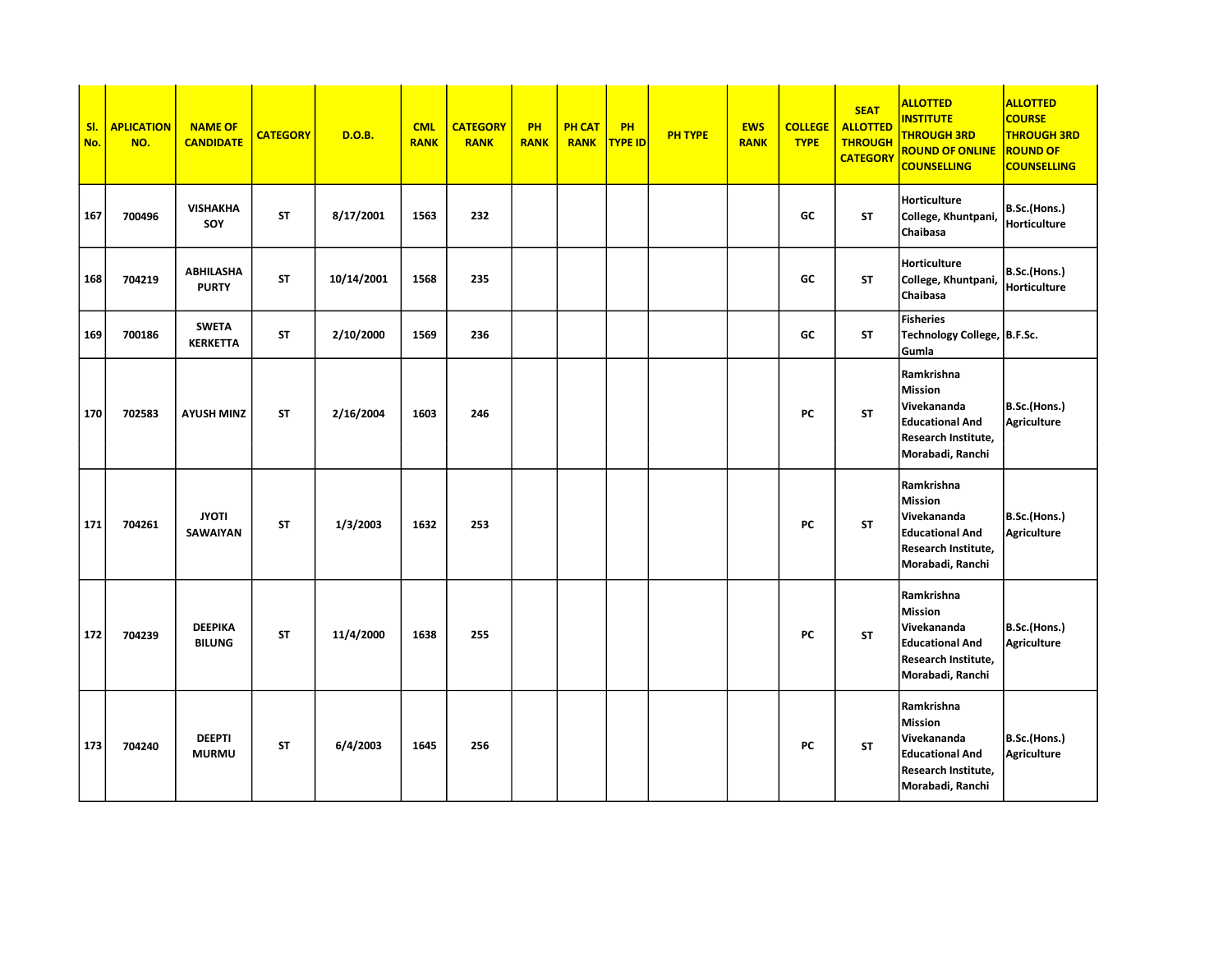| SI.<br>No. | <b>APLICATION</b><br>NO. | <b>NAME OF</b><br><b>CANDIDATE</b>               | <b>CATEGORY</b> | <b>D.O.B.</b> | <b>CML</b><br><b>RANK</b> | <b>CATEGORY</b><br><b>RANK</b> | <b>PH</b><br><b>RANK</b> | <b>PH CAT</b><br><b>RANK</b> | PH<br><b>TYPE ID</b> | <b>PH TYPE</b> | <b>EWS</b><br><b>RANK</b> | <b>COLLEGE</b><br><b>TYPE</b> | <b>SEAT</b><br><b>ALLOTTED</b><br><b>THROUGH</b><br><b>CATEGORY</b> | <b>ALLOTTED</b><br><b>INSTITUTE</b><br><b>THROUGH 3RD</b><br><b>ROUND OF ONLINE</b><br><b>COUNSELLING</b>        | <b>ALLOTTED</b><br><b>COURSE</b><br><b>THROUGH 3RD</b><br><b>ROUND OF</b><br><b>COUNSELLING</b> |
|------------|--------------------------|--------------------------------------------------|-----------------|---------------|---------------------------|--------------------------------|--------------------------|------------------------------|----------------------|----------------|---------------------------|-------------------------------|---------------------------------------------------------------------|------------------------------------------------------------------------------------------------------------------|-------------------------------------------------------------------------------------------------|
| 174        | 702874                   | <b>MANSHI</b><br><b>LAKRA</b>                    | <b>ST</b>       | 6/24/2003     | 1686                      | 267                            |                          |                              |                      |                |                           | PC                            | <b>ST</b>                                                           | Ramkrishna<br><b>Mission</b><br>Vivekananda<br><b>Educational And</b><br>Research Institute,<br>Morabadi, Ranchi | B.Sc.(Hons.)<br><b>Agriculture</b>                                                              |
| 175        | 702806                   | <b>JUHI TIRKEY</b>                               | ST              | 8/17/1996     | 1705                      | 275                            |                          |                              |                      |                |                           | PC                            | <b>ST</b>                                                           | Ramkrishna<br><b>Mission</b><br>Vivekananda<br><b>Educational And</b><br>Research Institute,<br>Morabadi, Ranchi | B.Sc.(Hons.)<br>Agriculture                                                                     |
| 176        | 701065                   | <b>SMRITI</b><br><b>BILUNG</b>                   | <b>ST</b>       | 8/5/2002      | 1722                      | 281                            |                          |                              |                      |                |                           | PC                            | <b>ST</b>                                                           | Ramkrishna<br><b>Mission</b><br>Vivekananda<br><b>Educational And</b><br>Research Institute,<br>Morabadi, Ranchi | B.Sc.(Hons.)<br>Agriculture                                                                     |
| 177        | 701906                   | <b>MONICA</b><br><b>TIGGA</b>                    | <b>ST</b>       | 3/15/1999     | 1736                      | 287                            |                          |                              |                      |                |                           | PC                            | <b>ST</b>                                                           | Ramkrishna<br><b>Mission</b><br>Vivekananda<br><b>Educational And</b><br>Research Institute,<br>Morabadi, Ranchi | B.Sc.(Hons.)<br>Agriculture                                                                     |
| 178        | 701017                   | <b>ANJU KUMARI</b><br><b>RAJAK</b>               | <b>SC</b>       | 12/11/2003    | 1847                      | 132                            |                          |                              |                      |                |                           | GC                            | SC                                                                  | Phulo-Jhano<br><b>Murmu Dairy</b><br><b>Technology College,</b><br>Hansdiha, Dumka                               | B.Tech.(Dairy<br>Technology)                                                                    |
| 179        | 700954                   | <b>PRINCE</b><br><b>BENEDICT</b><br><b>KISKU</b> | <b>ST</b>       | 8/12/2002     | 1858                      | 322                            |                          |                              |                      |                |                           | PC                            | <b>ST</b>                                                           | Ramkrishna<br><b>Mission</b><br>Vivekananda<br><b>Educational And</b><br>Research Institute,<br>Morabadi, Ranchi | B.Sc.(Hons.)<br>Agriculture                                                                     |